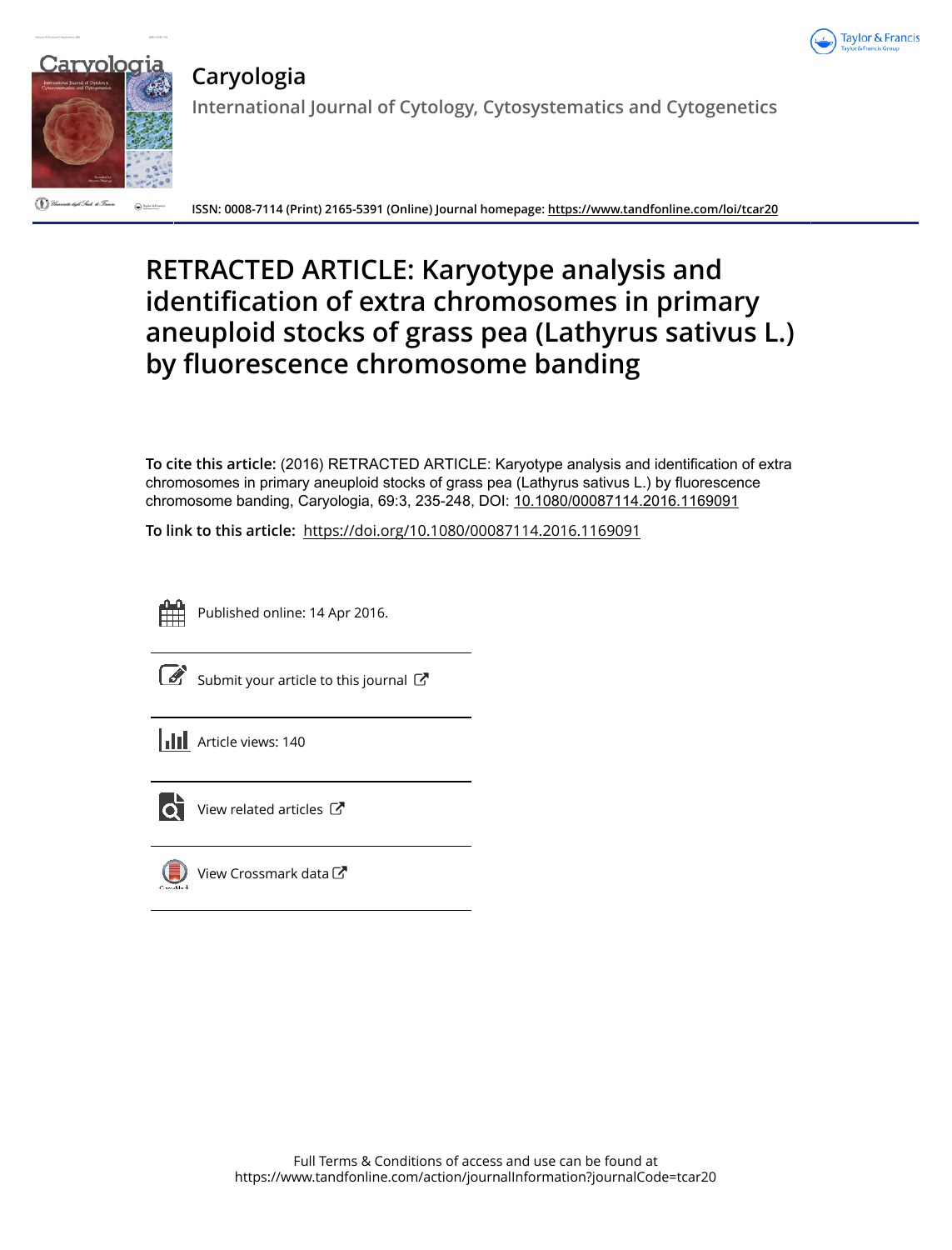## **RETRACTED ARTICLE: Karyotype analysis and identification of extra chromosomes in primary aneuploid stocks of grass pea (Lathyrus sativus L.) by fluorescence chromosome banding**

## Dibyendu Talukdar<sup>a</sup> D and Tulika Talukdar<sup>b</sup>

<sup>a</sup>Department of Botany, R.P.M. College, University of Calcutta, Uttarpara, West Bengal, India; <sup>b</sup>Department of Botany, A.P.C. Roy Govt. College, University of North Bengal, Siliguri, India

#### ABSTRACT

Prominent primary aneuploid stocks namely seven primary trisomics, seven primary tetrasomics, and six double trisomic types were earlier developed in grass pea (Lathyrus sativus L.), a hardy legume. Despite distinct morphological features, identity and nature of their extra chromosome(s) were elusive, hampering assignment of desirable breeding traits into specific linkage groups. The present study aims to analyze the banding pattern and to reveal the identity of extra chromosome(s) involved in these 20 aneuploid types in grass pea. Conventional orcein banding was first done using the root-tip squash technique in all aneuploids along with disomic ( $2n = 2x = 14$ ) parent, and karyomorphological features were noted. Chromosomes were classified following the total length of individual chromosomes and arranged in order of decreasing sizes, keeping their centromeres in a straight line. DNA-base specific chromomycin A3 (CMA) and 4,6ʹdiamidino-2-phenylindole (DAPI) banding pattern were finally employed to convincingly distinguish the chromosomes from each other. Molecular banding and idiograms revealed unique CMA and DAPI banding pattern in each of the seven chromosome pairs and identified extra chromosome(s) involved in aneuploidy. Fluorescence banding also showed differential CMA-specific GC-rich repeat region and DAPI-specific AT-rich repeat regions in chromosomes with the longest chromosome bearing GC-rich nucleolar organizing region. No polymorphism within homologous pairs was found. The result confirmed the primary nature of present aneuploids and identified the additional chromosome(s) in aneuploids. Based on the extra chromosome(s) involved, new designation of grass pea aneuploids has now been proposed. The results have immense significance in location of desired traits or mutations on specific linkage groups of grass pea.

## **KEYWORDS** Aneuploids; fluorescence shromosome banding; NOR omosome; grass pea ARTICLE HISTORY rived 15 December 2015 ed 10 March 2016

## **Introduction**

Aneuploidy is defined as a chromosome number that is not an exact multiple of the usual haploid number. The biological consequences of aneuploidy are often related to genomic instability, anomalous cell division processes, karyomorphological polymorphisms, and alterations in metabolic processes, resulting in reproductive anomaly, sterility, and cell proliferation or tumorigenesis in both plants and animals (Torres et al. 2008; Holland and Cleveland 2009). Primary trisomics, tetrasomics and double trisomics are valuable aneuploid stocks in plants. Primary trisomics  $(2n = 2x + 1)$  contain a normal somatic complement plus an extra (not translocated) chromosome, identical to two homologs. Therefore, the number of possible trisomics in a species will be equal to its haploid  $(n)$  number of chromosomes. Primary tetrasomics  $(2n = 2x + 2)$  have two homologous chromosomes extra to the entire diploid complement. Therefore,

an individual with primary tetrasomy for a particular chromosome will have homology with a pair of chromosomes of the same set. Double trisomics  $(2n = 2x + 1 + 1)$ gain two additional chromosomes (non-homologous to each other) to the existing diploid set (Gwyn and Palmer 1989; Singh 2003; Henry et al. 2005; Talukdar 2013). Using modified segregation ratios, these cytogenetic stocks are being used in classical and molecular gene mapping in Arabidopsis, cereals, legumes, vegetables, and in other models and commercial crop plants (Singh et al. 2007; Henry et al. 2010).

Grass pea (Lathyrus sativus L.), belonging to the tribe Vicieae (Adan.) de Candolle of the economically important family Fabaceae is the only cultivated member under the genus Lathyrus. The crop is grown in the Indian sub-continent, West Asia and, to a lesser extent, in Europe, the Middle East, Australia, northern Africa, Canada, Chile and Brazil for both food and forage with

**CONTACT** Dibyendu Talukdar **@** dibyendutalukdar9@gmail.com

this article has been retracted. Please see retraction statement (http://dx.doi.org/10.1080/00087114.2017.1285120)

© 2016 Dipartimento di Biologia Evoluzionistica, Università di Firenze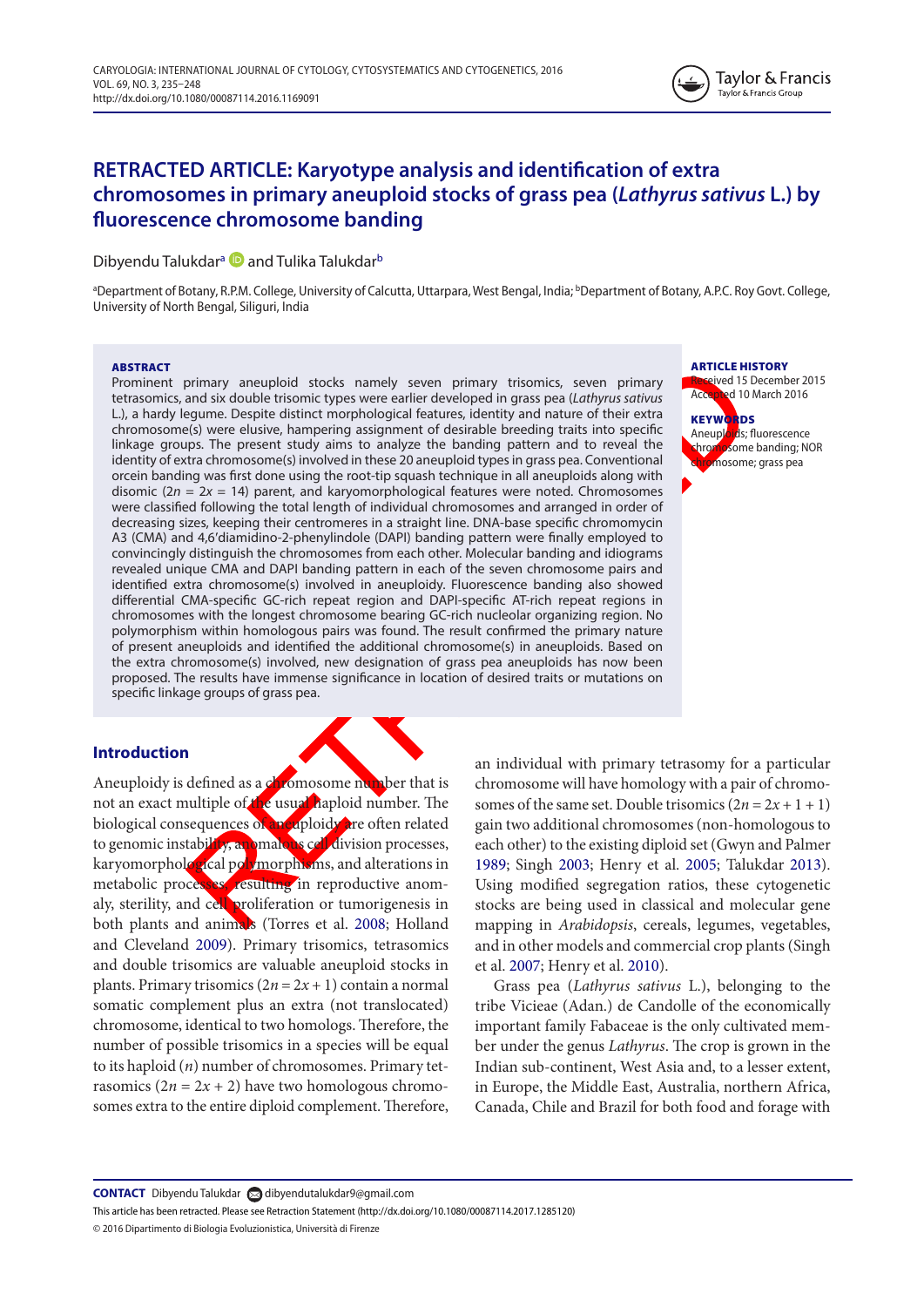a very low input condition (Kumar et al. 2011; Hillocks and Maruthi 2012). This crop is strictly diploid having a chromosome number  $2n = 2x = 14$  (Battistin and Fernández 1994; Seijo and Fernández 2003; Arzani 2006). A complete set of primary trisomics, tetrasomics, and several double trisomics have been isolated in different mutant lines of grass pea (Talukdar and Biswas 2007; Talukdar 2008, 2015). Several desirable agronomic traits such as dwarf habit, pod indehiscence, high branching, erect stem and fasciated internode, distichous to polystichous pedicels, bold seed, and several seed coat color mutants have been successfully mapped in different extra chromosomes of grass pea primary trisomics (Talukdar 2009). Origin, morphological and meiotic manifestations, and transmission of these primary aneuploids in grass pea have been detailed earlier (Talukdar 2008; Talukdar and Biswas 2007). However, identity of their extra chromosomes remains elusive in mitotic karyotype. Despite distinct morphological manifestations, the identity of the linkage group involved in aneuploidy could not be elucidated by conventional cytological screening. Therefore, the identity of extra chromosomes on which desirable agronomic and biochemical traits have been mapped is still not known in grass pea. Conventional orcein-banded karyotype analysis is not effective to identify chromosomal polymorphism in symmetrical homogeneous karyotypes. Moreover, occurrence of chromosomal structural rearrangements is highly difficult to trace by this method. Conventional karyotype analysis is also not suitable for detecting minute alterations in GC and AT-rich repeats in the karyotype, and deletion of heterochromatic regions may change the karyotype without affecting its overall morphology (Ghasem et al. 2011). In this backdrop DNA based thorescent chromosome banding has been introduced for molecular karyotyping, marking of individual chromosomes and phylogenetic studies in different plant species (Alam and Kondo 1995; Akter and Alam 2005; Khandaker et al. 2007; Nath et al. 20 $(5)$ . In Lathyrus, varietal identification has been successfully done through fluorescence based techniques (Ali et al. 2000; Talukdar 2010). However, despite the immense importance in future classical and molecular breeding programs, no studies have been carried out to identify and characterize the extra chromosomes involved in aneuploid stocks of grass pea. Thus, our main objectives were to (i) characterize and compare the chromosome banding pattern; and (ii) discriminate individual chromosomes including nucleolar organizing (NOR) chromosomes in seven primary trisomics, seven primary tetrasomics and six different double trisomics in grass pea through DNA-base specific fluorescence chromosome banding. We took tetrasomics and double trisomics to further confirm the fidelity of their extra chromosomes in relation to primary trisomics and disomics. In this paper, we (i) report the root-tip karyotype of grass pea chromosomes through conventional staining; and then (ii) confirm the distinct

identity and nature of seven pairs of chromosomes and additional chromosome(s) involved in the origin of 20 different aneuploids through molecular karyotyping in grass pea.

## **Materials and methods**

#### **Orcein staining**

Fresh root tips of trisomic, tetrasomic and double trisomic plants along with disomic parent BioR-231 (a total of 21 genotypes) were cut and pretreated with 2 mM 8-hydroxyquinoline for 2 h 40 min at room temperature. This was followed by fixation in 45% acetic acid for 15 min at 4°C and this was then hydrolyzed in a mixture of 1 N HCl and 45% acetic acid (2:1) at 60°C for 10 s. The root tips were stained and squashed in 1% aceto-orcein. For each genotype, the chromosome length was determined from the mean length value ± standard error (SE) of the chromosomes in 10 wellspread metaphase plates. Chromosomes were classified and number d according to the order of total length of individual chromosomes, as earlier standardized in grass pea (Biswas 1998; Talukdar 2010). Chromosomes were arranged in order of their decreasing size, keeping their centromeres in a straight line as already standardized for grass pea. The longest chromosome was numbered chromosome<sup>1</sup> and the shortest chromosome was desnated as 7. Arm ratios (length of short arm:length of long arm) of 0.50–0.75 for submetacentric and > 0.75 for metacentric (m) chromosomes were considered (Biswas 1998; Talukdar 2010).

#### **Fluorescence chromosome banding**

Fluorescent chromosome banding was carried out following the methods of Alam and Kondo (1995) with some modifications (Talukdar 2010). Root tips of aneuploid plants along with disomics were carefully dissected and squashed with 45% acetic acid on glass slides. The cover slips were removed quickly on dry ice and the slides were allowed to air-dry for at least 48 h before study. The air dried slides were first pre-incubated in McIlvaine's buffer (citric acid-disodium hydrogen phosphate, pH 7.0) for 30 min followed by distamycin A (0.1 mg ml−1) for 10 min. The slides were then rinsed in McIlvaine's buffer supplemented with 5 mM  $MgSO_4$  for 12 min. One drop of chromomycin A3 (CMA, product no-C2659, Sigma-Aldrich, Bangalore, India) (0.1 mg ml−1) was added to the materials. After waiting for 12 min, slides were rinsed with McIlvaine's buffer with  ${\rm MgSO}_{4}$  for  $8$ min, then mounted in 50% glycerol and kept at 4°C overnight before study. The CMA-banded chromosome was observed under a fluorescent microscope (Olympus BX51, Olympus America, USA [Indian Supplier: Techno Lab & Instruments, Kolkata, India]) using a Blue Violet (BV) filter cassette. For DAPI (PureBlue DAPI, BIORAD, Mumbai, India) staining, slides were first rinsed with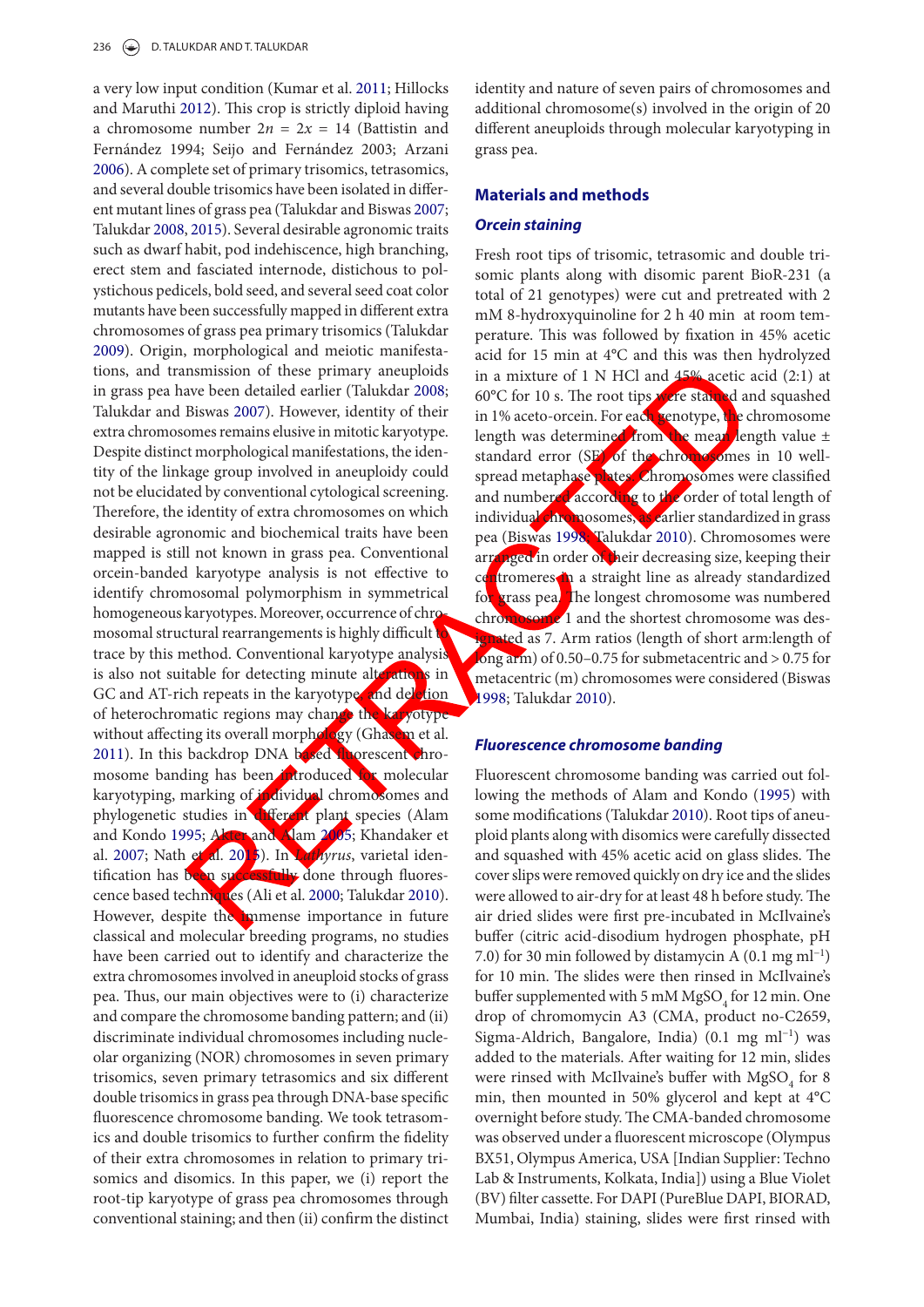distilled water and destained using 45% acetic acid for 15 min. Slides were again washed in distilled water, and air-dried overnight. Destained preparations were then treated with 0.2 mg ml−1 actinomycin D in McIlvaine's buffer at pH 7.0 and stained in 0.1 μg ml−1 DAPI solution for 15 min. Slides were then mounted in 50% glycerol, and were observed under a fluorescence microscope using a UV filter cassette. All the experiments were carried out in triplicate, and a total of 10 slides both per concentration tested and per treatment duration were prepared. CMA-banded karyotype was classified (Alam and Mahbub 2007; Talukdar 2010) with slight modifications for the present Lathyrus aneuploids. CMA/DAPI region per chromosome was calculated from 10 metaphase plates using the following formula:

Mean length of CMA/DAPI band $(\mu m)$ Total (mean) length of respective chromosome $(\mu m)$  $\times\,100$ 

For CMA karyotype (Table 2) θ = entirely fluorescing chromosomes,  $\alpha$  = chromosomes having bands in and around centromeric regions,  $β =$  chromosomes having bands in terminal/sub-terminal regions,  $\delta$  = chromosomes having bands in one full arm + centromere, and  $\varphi$  = chromosomes having no bands (Alam and Mahbub 2007; Talukdar 2010). CMA and DAPI % was then calculated on the basis of total chromatin length for each genotype.

For DAPI, the designations for chromosomes were. A, one pair of dots; B, two pairs of dots; C, one pair of dots and one band; D, two bands; E, one band; and  $\frac{1}{2}$ , no bands/dots (Alam and Mahbub 2007; Talukdar 2010). A combined idiogram involving both CMA and DAPI bands was prepared for different aneuploids in comparison to disomics. Following earlier classification based on distinctive morphology, the trisomics will be designated as Tr I to Tr VII, tetrasomics as Tetra I to Tetra VII, and double trisomics as their combinations (Talukdar 2008, 2015; Talukdar and Biswas 2007).

## **Statistical analysis**

Data are means ± SE of at least three replicates. Multiple comparisons of means were carried out by ANOVA followed by Duncan's multiple range test using SPSS software (SPSS Inc., Chicago, USA v. 10.0) with a significance level at  $p < 0.05$ .

### **Results**

## **Orcein-banded karyotype in disomics and trisomics**

In the disomic parent, orcein-banded karyotype analysis revealed its diploid nature  $(2n = 2x = 14$  chromosomes) showing five pairs of submetacentric and two pairs of metacentric chromosomes (Figure 1A, Table 1). Chromosome length ranged from 4.86 to 7.66 μm with mean length of 6.35 μm. The ratio of longest:shortest chromosome was 1.58:1 with mean arm ratio of 0.69 (Table 1). Pair 1 possessed secondary constriction regions and was the longest of all (Figure 1A).

In all trisomics, apart from the normal diploid complement one extra chromosome was consistently present in the somatic cells. Considering seven different trisomics, chromosome mean length varied between 4.84 μm and 7.65 μm with mean chromosome length of 6.39 μm (Table 1). With a mean arm ratio of 0.70, the ratio of the longest:shortest chromosome was nearly 1.6:1 (Table 1). In Tr I, five pairs of submetacentric + one extra submetacentric chromosome and two pairs of metacentric chromosomes consistently appeared in squash preparation (Figure 1B, Table 1). The extra chromosome was the longest (7.65  $\mu$ m  $\pm$  0.07) and contained secondary constriction (Figure 1B), and was distinctively identified as chromosome pair  $1$  in Tr I. Somatic cells consistently showed five pairs of submetacentric and two pairs of metacentric chromosomes + one extra chromosome in each of Tr II and Tr IV. Based on arm ratio, it was possibly chromosome 3 (0.92) triplicated in Tr II and chromosome pair 5 (0.83) triplicated in Tr IV. In Tr III, apart from five pairs of submetacentric and two pairs of metacentric chromosomes, one additional submetacentric chromosome appeared consistently. This chromosome was the second largest ( $6.76 \,\mu$ m) with arm ratio of 0.56, similar to its homolog pair 2 (Table 1). The extra chromosome of Tr V exhibited a submetacentric nature with an arm ratio of 0.53. According to total length, this was very close to its homologous pair 4 (6.06 μm) but arm ratio was very close to submetacentric pair 2 also. A similar condition was encountered in the case of both Tr VI and Tr VII, in which the extra chromosome in each case exhibited very close arm ratio (0.64–0.66) but following the total length, pair 6 (5.30  $\mu$ m) was possibly triplicated in Tr VI and pair 7 (4.84 μm) in Tr VII (Table 1). Total chromatin length in all trisomics increased significantly ( $p < 0.05$ ) over that of the disomic parent (Table 1).

## **Orcein-banded karyotype in tetrasomics and double trisomics**

The identity of extra chromosomes was assumed in Tetra I to Tetra VII to be identical to Tr I to Tr VII, but in tetrasomics one extra chromosome additional to trisomic was consistently observed. The occurrence of 16 chromosomes was uniformly observed in root tip squash preparations of seven different types of tetrasomics  $(2n=16; 2x)$ + 2) and six double trisomics  $(2n = 16; 2x + 1 + 1)$ . Pair 1 in Tetra I, pair 3 in Tetra II, pair 2 in Tetra III, pair 5 in Tetra IV, pair 4 in Tetra V, pair 6 in Tetra VI, and pair 7 in Tetra VII were duplicated but the other pairs were apparently not disturbed; exhibiting identical length, arm ratio and total length to their homologous partners (Figure 1C, Table 1). Total chromatin length increased significantly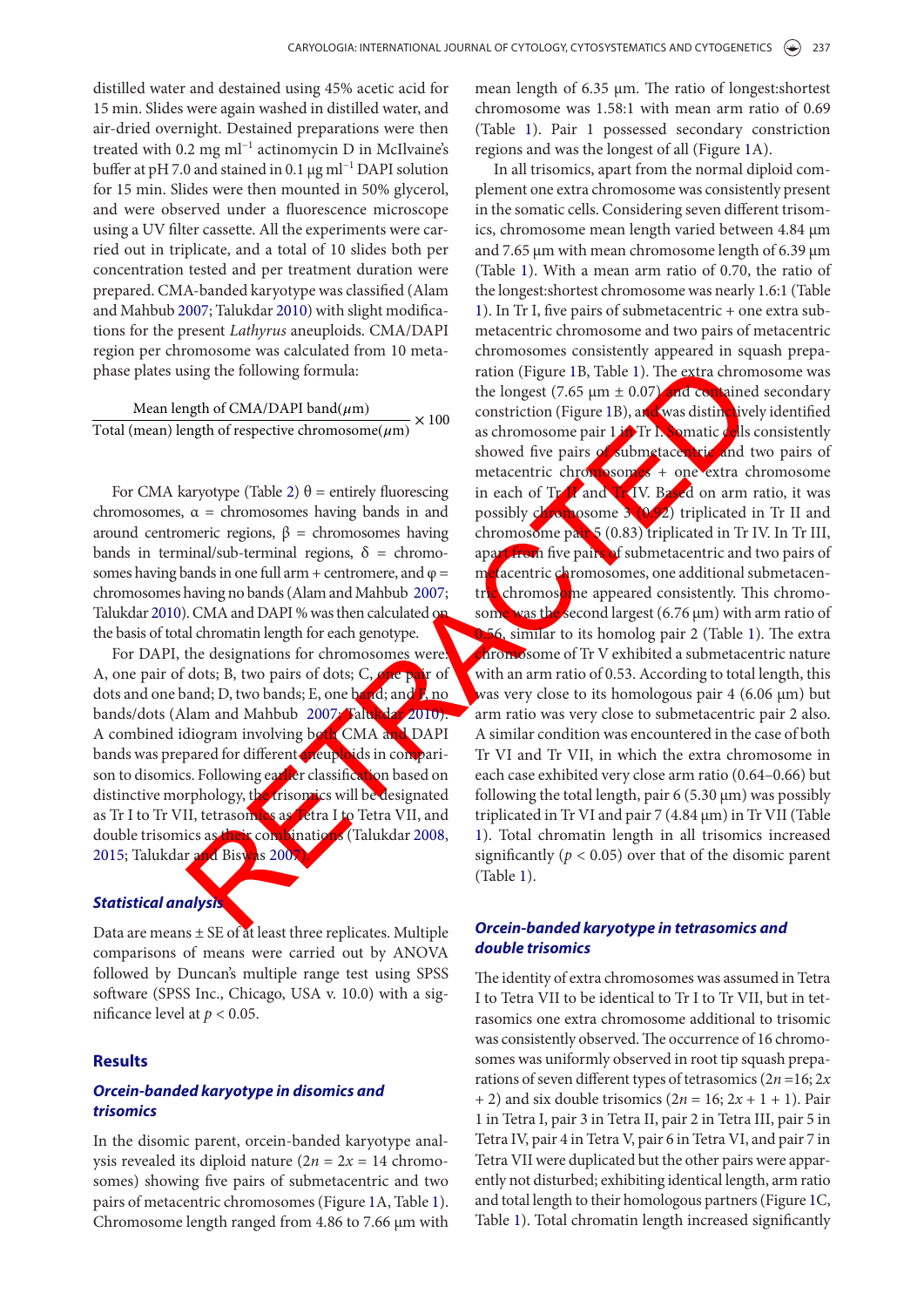

**Figure 1.** Orcein-stained root-tip mitotic squash in (A) disomic parent with  $2n = 14$  chromosomes, and (B) Triplo I, (C) Tet I, and (D) double trisomic Triplo 1-6 showing  $2n = 2x + 1 = 15$ ,  $2n = 2x + 2 = 16$ , and  $2n = 2x + 1 + 1 = 16$  chromosomes, respectively. Arrowhead (→) in each case denotes secondary constriction region in pair 1 chromosome. Cma banding with chromosome numbering in somatic complements of (E) disomic, (F) Triplo I, (G) Triplo II, (H) Triplo III, (I) Triplo IV, (J) Triplo V, (K) Triplo VI, (L) Triplo VII, (M) Tet I, (N) Tet III, (O) Tet VI, (P) Tet VII, and six double trisomics (Q) Triplo 1-6, (R) Triplo 2-4, (S) Triplo 5-7, (T) Triplo 3-4, (U) Triplo 2-5, and (V) Triplo 4-6 of grass pea. Arrowhead (→) in each case denotes CMA-stained region only. At least 10 metaphase plates randomly taken from three replicates per genotype were analyzed. 1 SD = 10 μm. Tet II, IV, and V did not show any CMA+ bands, and thus are not shown.

 $(p < 0.05)$  over that of the disomic and trisomic parent but the ratio of longest to shortest chromosome remained about 1.55:1 (Table 1).

In double trisomics, combinations of two trisomic chromosomes were noticed. In general, the suspected extra chromosomes were tentatively identified based on the total length and arm ratio in relation to their homologous counterparts in somatic complement. Type I or acicular-revolute type possessed two extra chromosomes; three copies of pair 1 with identical morphological features in relation to their homologs consistently occurred in squash preparation. However, the identity of three copies of chromosome 6 was assumed based on their similarities with each other (Figure 1D, Table 1).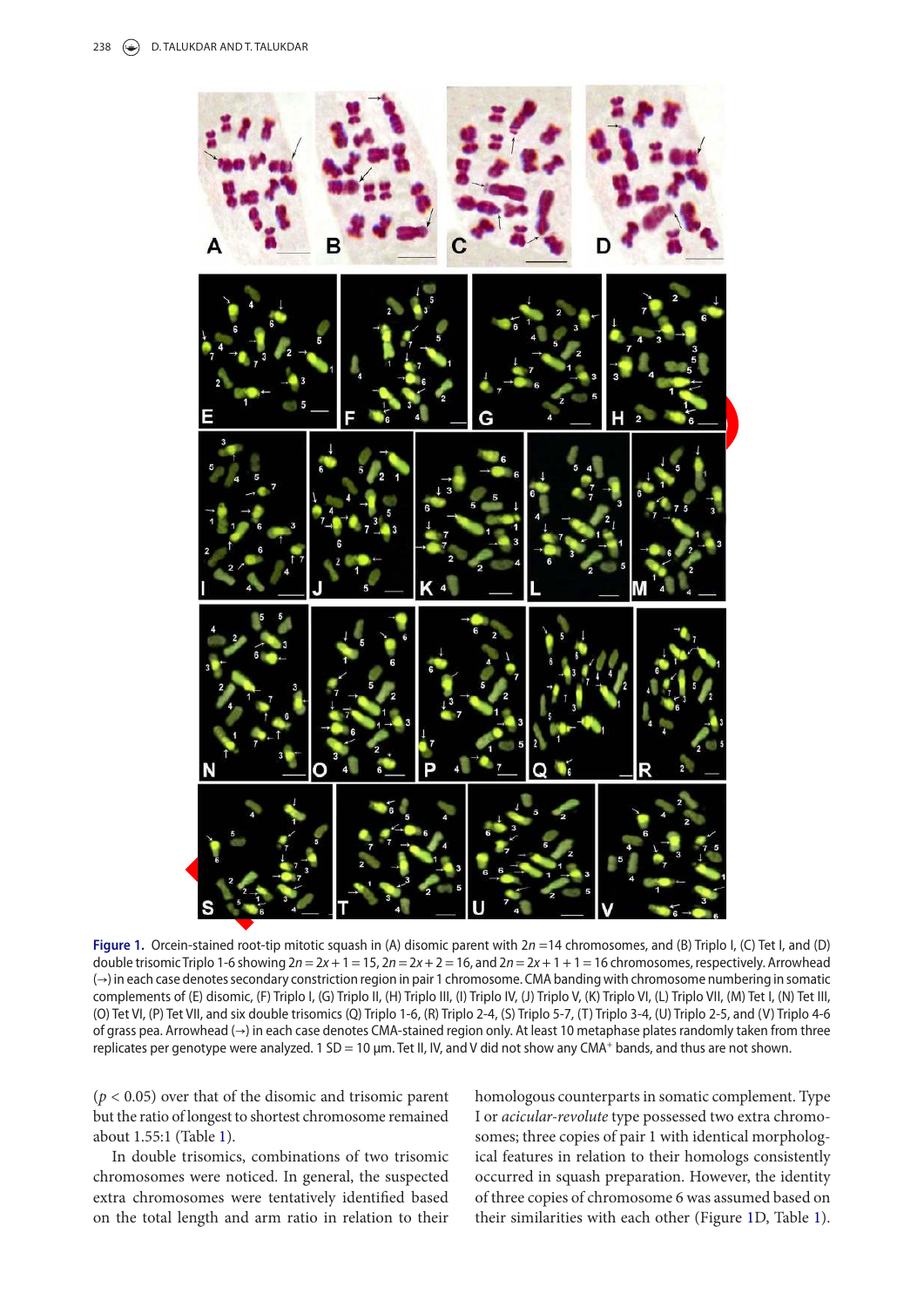| Table 1. Overall comparative accounts of chromosomes in disomic parent BioR-231, primary trisomics (Tr I-VII), primary tetrasomics |
|------------------------------------------------------------------------------------------------------------------------------------|
| (Tetra I-VII) and different double trisomics of grass pea (Lathyrus sativus L.) in orcein banding.                                 |

| Genotypes                         |                       |                                     |                                            |                                             |                                                 |                                           |                                          | Karyotype                              |
|-----------------------------------|-----------------------|-------------------------------------|--------------------------------------------|---------------------------------------------|-------------------------------------------------|-------------------------------------------|------------------------------------------|----------------------------------------|
| Old designa-<br>tion <sup>a</sup> | New desig-<br>nationb | Diploid chromo-<br>some number (2n) | Range of<br>chromosome<br>length $(\mu m)$ | Total 2n chro-<br>matin length<br>$(\mu m)$ | Ratio of long-<br>est to shortest<br>chromosome | Range of short<br>arm length<br>$(\mu m)$ | Range of long<br>arm length<br>$(\mu m)$ | in diploid<br>complement +<br>extra(s) |
| <b>Disomic</b>                    | <b>Disomic</b>        | $2n = 2x = 14$                      | $4.86 - 7.66$                              | $84.72 \pm 0.10c$                           | 1.58:1                                          | $1.96 - 2.98$                             | $2.94 - 4.80$                            | $4m + 10$ sm                           |
| Tr I                              | Triplo I              | $2n = 15$ ; $2x + 1$                | $4.88 - 7.65$                              | 92. $33 \pm 0.12b$                          | 1.56:1                                          | $1.96 - 2.99$                             | $2.93 - 4.79$                            | $(4m + 10sm)$                          |
| $Tr$ II                           | <b>Triplo III</b>     | $2n = 15$ ; $2x + 1$                | $4.90 - 7.63$                              | $90.95 \pm 0.10$                            | 1.56:1                                          | $1.96 - 2.98$                             | 2.94-4.79                                | $+1$ sm<br>$(4m + 10sm)$<br>$+1m$      |
| Tr III                            | Triplo II             | $2n = 15$ ; $2x + 1$                | $4.87 - 7.64$                              | $91.48 \pm 0.11b$                           | 1.57:1                                          | $1.95 - 3.01$                             | 2.94-4.80                                | $(4m + 10sm)$<br>$+1$ sm               |
| Tr IV                             | Triplo V              | $2n = 15$ ; $2x + 1$                | $4.89 - 7.60$                              | $90.23 \pm 0.09b$                           | 1.55:1                                          | $1.96 - 2.98$                             | $2.93 - 4.81$                            | $(4m + 10sm)$<br>$+1m$                 |
| Tr V                              | <b>Triplo IV</b>      | $2n = 15$ ; $2x + 1$                | $4.90 - 7.59$                              | $90.78 \pm 0.09$                            | 1.55:1                                          | $1.97 - 2.99$                             | $2.93 - 4.79$                            | $(4m + 10sm)$<br>$+1$ sm               |
| Tr VI                             | Triplo VI             | $2n = 15$ ; $2x + 1$                | $4.84 - 7.63$                              | $90.02 \pm 0.08$                            | 1.58:1                                          | $1.95 - 2.97$                             | 2.94-4.81                                | $(4m + 10sm)$<br>$+1$ sm               |
| Tr VII                            | <b>Triplo VII</b>     | $2n = 15$ ; $2x + 1$                | $4.91 - 7.60$                              | $89.59 \pm 0.08b$                           | 1.55:1                                          | $1.96 - 2.99$                             | $2.95 - 4.78$                            | $(4m + 10sm)$<br>$+1$ sm               |
| Tetra I                           | Tet I                 | $2n = 16$ ; $2x + 2$                | $4.89 - 7.61$                              | $99.92 \pm 0.16a$                           | 1.56:1                                          | $1.96 - 2.99$                             | $292 - 4.83$                             | $(4m + 10sm)$<br>$+2$ sm               |
| Tetra II                          | Tet III               | $2n = 16$ ; $2x + 2$                | $4.91 - 7.64$                              | $97.18 \pm 0.12a$                           | 1.56:1                                          | $1.96 - 2.97$                             | $2.94 - 4.8$                             | $(4m + 10sm)$<br>$+2m$                 |
| Tetra III                         | Tet II                | $2n = 16$ ; $2x + 2$                | $4.88 - 7.64$                              | $98.23 \pm 0.14a$                           | 1.57:1                                          | $1.95 - 3.00$                             | $2.94 - 4.80$                            | $(4m + 10sm)$<br>$+2$ sm               |
| Tetra IV                          | Tet V                 | $2n = 16$ ; $2x + 2$                | $4.89 - 7.61$                              | $95.72 \pm 0.11a$                           | 1.56:1                                          | $96 - 2.99$                               | $2.93 - 4$                               | $(4m + 10sm)$<br>$+2m$                 |
| Tetra V                           | Tet IV                | $2n = 16$ ; $2x + 2$                | $4.90 - 7.60$                              | $96.84 \pm 0.11a$                           | 1.55:1                                          | $93 - 2$                                  | $2.93 - 4.79$                            | $(4m + 10sm)$<br>$+2$ sm               |
| <b>Tetra VI</b>                   | Tet VI                | $2n = 16$ ; $2x + 2$                | $4.84 - 7.62$                              | $95.32 \pm 0.09a$                           | 1.58:1                                          | 2.98<br>$1.96 -$                          | $2.94 - 4.80$                            | $(4m + 10$ sm $)$<br>$+2$ sm           |
| <b>Tetra VII</b>                  | Tet VII               | $2n = 16$ ; $2x + 2$                | $4.91 - 7.61$                              | $94.51 \pm 0.09a$                           | 55:1                                            | $1.96 - 2.99$                             | $2.95 - 4.79$                            | $(4m + 10sm)$<br>$+2$ sm               |
| Dt type I                         | Triplo 1-6            | $2n = 16$ ; $2x + 1 + 1$            | $4.89 - 7.63$                              | $97.21 \pm 0.13a$                           | 1,56:1                                          | $95 - 2.98$                               | 2.94-4.81                                | $(4m + 10sm)$<br>$+2$ sm               |
| Dt type II                        | Triplo 2-4            | $2n = 16$ ; $2x + 1 + 1$            | $4.90 - 7.60$                              | $97.54 \pm 0.13$ a                          | 1.55:1                                          | $1.94 - 2.98$                             | $2.95 - 4.79$                            | $(4m + 10sm)$<br>$+2$ sm               |
| Dt type III                       | Triplo 5-7            | $2n = 16$ ; $2x + 1 + 1$            | $4.88 - 7.64$                              | $95.11 \pm 0.10a$                           | 1.57:1                                          | $1.93 - 2.99$                             | $2.93 - 4.82$                            | $(4m + 10sm) +$<br>$1m + 1sm$          |
| Dt type IV                        | Triplo 3-4            | $2n = 16$ ; $2x + 1 + 1$            | $4.89 - 7.61$                              | ±0.13a                                      | 1.564                                           | $1.96 - 2.98$                             | $2.94 - 4.80$                            | $(4m + 10sm) +$<br>$1m + 1sm$          |
| Dt type V                         | Triplo 2-5            | $2n = 16$ ; $2x + 1 + 1$            | $4.91 - 7.62$                              | 96.9<br>$8\pm0.7$                           | 1.55:1                                          | $1.97 - 2.97$                             | $2.93 - 4.81$                            | $(4m + 10sm) +$<br>$1$ sm + $1$ m      |
| Dt type VI                        | Triplo 4-6            | $2n = 16$ ; $2x + 1 + 1$            | 4.62<br>4.89                               | $96.08 + 0.10a$                             | 1.56:1                                          | $1.95 - 2.97$                             | 2.94-4.79                                | $(4m + 10sm)$<br>$+2$ sm               |

aOld designation was based on chronological appearance and morphological discrimination of aneuploids.<br>bNew designation is based on extra chromosome(s) identified by fluorescence chromosome banding in res

dentified in fluorescence chromosome banding in respective genotypes.<br>ans followed by different superscript letters are significantly different at *p* Data are means  $\pm$  SE of at least three replicates. Means followed by different superscript letters are significantly different at  $p < 0.05$  in ANOVA followed by Duncan's multiple range test. Dt, double trisomics.

In type II or bifid-alternate type, one additional copy each of chromosomes  $2$  and  $4$  was found similar to their respective homologous partners. Both the chromosomes possessed submetacentric natures with arm ratio of 0.53–0.56. The III or linear-lanceolate-round type possessed three copies of chromosome 5 (metacentric) and chromosome 7 (submetacentric) along with other somatic complements (Table 1). In type IV or alternate-paired lateral type, chromosome 3 (metacentric) and chromosome 4 (submetacentric) with arm ratio of 0.92 and 0.53, respectively, were possibly triplicated. The rest of the complement was not disturbed. Three copies of chromosome 2 (submetacentric) and chromosome 5 (metacentric) along with normal diploid complement were likely involved in the origin of type V or bifid-ternate-verticillate type. Type VI or alternate-revolute type possessed two submetacentric chromosomes with arm ratio and total length similar to pair 4 and 6 in triplicate along with other somatic complement (Table 1).

The ratio of longest to shortest chromosome hovered around 1.55:1 which was close to the disomic parent but chromatin length increased significantly ( $p < 0.05$ ) in all double trisomic types over that of disomic and trisomics (Table 1).

#### **CMA banding in disomic parent**

The disomic parent exhibited a uniform presence of  $2n =$ 14 chromosomes and a complete absence of polymorphism within any homologous pair in the diploid complement (Figures 1E, 3A). Eight CMA<sup>+</sup> (CMA-positive) bands were recorded in the haploid complement; two in terminal regions of the long arm of pair 1 (the nucleolar organizing region (NOR) pair with 44.45% CMA-banded region/chromosome), two in intercalary regions of long arm of pair 3 and two bands each in the whole short arms of pairs 6 and 7 (Figures 1(E), 3(A)). CMA-banded regions were conspicuously absent in pairs 2, 4 and 5. Total CMA-positive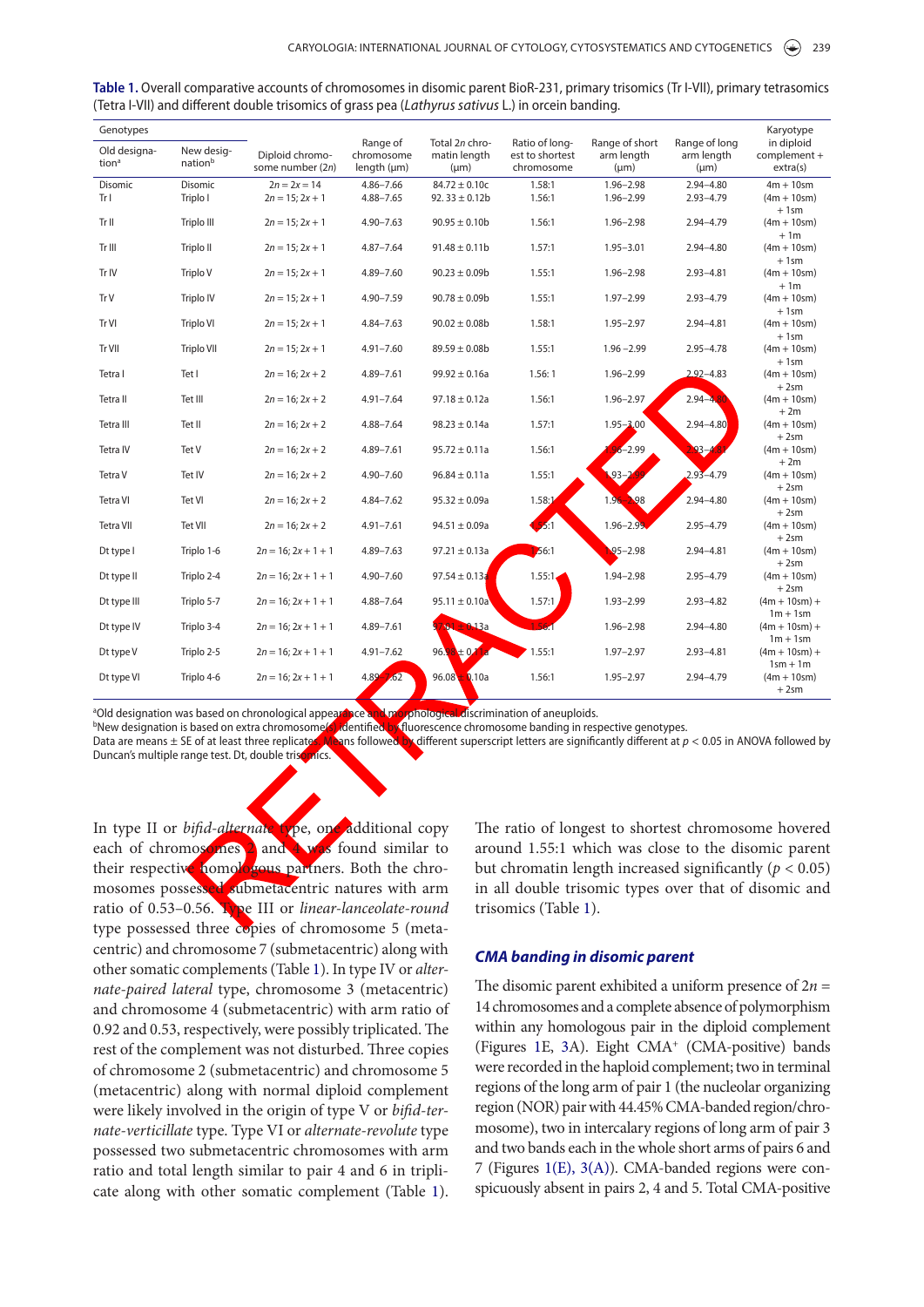banded regions indicating GC-rich repeat sequences were calculated as 27.49% of total chromatin length in diploid genomes of the disomic parent (Table 2). Bright CMA bandings were found at the secondary constriction regions which were associated with NOR in pair 1 (Figure 1E). For aneuploids, results have been presented based on old designations of trisomic, tetrasomics and double trisomics.

## **CMA banding in trisomics**

In Tr I, association of pair 1 as an extra chromosome was confirmed by the identical CMA banding pattern with its two homologous partners (Figures 1(F), 3(B)). One CMA<sup>+</sup> thin band followed by one thick band was uniformly visualized in the terminal position of the long arm of all three copies of pair 1. Banding pattern was identical to the disomic parent in rest of the cases. Total % CMA-positive banded regions were increased by about 1.3-fold over those of disomics (Table 2). In Tr II, chromosome 3 triplicated, uniformly exhibiting two thick bands in intercalary regions of long arm and short arm (Figures 1(H), 3(D)). Percentage CMA-positive banded regions of total chromatin were increased by about 1.2-fold over those of disomics (Table 2). CMA<sup>+</sup> bands could not be detected in a total of four chromosomes each in Tr III, IV and V (Figures 1G–J, 3C–F). However, considering the length and metacentric/submetacentric nature, it seems likely that chromosomes  $\overline{2}$ 4 and 5 were the extra chromosomes of Tr III, Tr V and Tr IV, respectively. Two bands each in the whole short arms and interstitial region of pairs 6 and  $\sqrt{I}$  were found in three copies in Tr VI and VII, respectively (Figure 1K, L, 3G, H). Percentage CMA-positive banded regions of total chromatin were increased by 1.2-fold over those of disomics (Table 2). CMA-banded karyotype formulas changed accordingly in each of the seven trisomics (Table 2).

## **DAPI banding in disomic**

Ten DAPI<sup>+</sup> bands and two DAPI<sup>+</sup> pairs of dots were visualized in the disomic parent consisting of about 3.81 μm (9.00%) of total chromatin length (Figures 2A, 3A, Table 1). Out of a total of 10 bands, eight bands were found in terminal/sub-terminal regions of pairs 2, 3, 5, and 7. The other two were visualized in interstitial regions of pair 4. Two pairs of dots were distinctive in terminal positions of short arms of pair 6. DAPI staining was conspicuously absent in chromosome pair 1 in this parent (Figures 2(A), 3(A)).

## **DAPI banding in trisomics**

DAPI banding pattern fully supported chromosomes 1, 3, 6 and 7 as extra chromosomes of Tr I, Tr II, Tr VI and Tr VII, respectively, and confirmed the involvement of chromosomes 2, 4 and 5 as additional primary

chromosome in the rest of the trisomics. A total of 10 DAPI<sup>+</sup> bands and four DAPI<sup>+</sup> dots were observed in Tr I which was identical with disomic parent. All three copies of pair 1 exhibited uniform absence of DAPI bands or dots in Tr I (Figures  $2(B)$ ,  $3(B)$ ). In Tr II, one terminal DAPI band was observed in chromosome 3 which was present in three copies. The number of DAPI dots, however, was still four (Figures 2(D), 3(D)). In Tr III, one interstitial band was conspicuously present in three copies and the chromosome was identified as 2 (Figures  $2(C)$ ,  $3(C)$ ). One medial band in the short arm of chromosome 5 and one intercalary band near the centromere in the long arm of chromosome 4 was found in three copies in Tr IV and Tr V, respectively (Figures 2E, F, 3E, F). The banding patterns in the rest of the chromosomes were in duplicate and identical to the disomic parent. In Tr VI, one pair of DAPI dots was uniformly visualized in three copies and the Chromosome was identified as 6 while one DAPI band in the sub-terminal region of the long arm of chromosome / was identified in triplicate condition in  $T_{\rm f}$  VII (Figures 2G, H, 3G, H). Except for Tr I and Tr VI, the total number of DAPI bands increased to 11 in the other trisomics (Table 2). In Tr VI, three pairs of DAPI dots were observed due to triplication of chromosome 6 (Figures 3G, Table 2). Barring Tr I, the % DAPI-stained region of total chromatin length increased by about 1.1-fold in the rest of the trisomics comparison to the disomic parent (Table 2). DAPI**banded** karyotype formulae changed accordingly in each of the seven trisomics (Table 2).

### **CMA and DAPI banding in tetrasomics**

The specific chromosome which was confirmed as extra in seven different trisomics by CMA and DAPI banding was found to be duplicated in seven tetrasomics, with identical banding pattern to their respective homologs; thus they are not repeated here. However, due to the increase in chromosome number, the total number of CMA and DAPI band/dots as well as % of CMA/DAPI region of total chromatin length was also increased in tetrasomics (Table 2). Considering all pairs, the number of CMA bands in Tetra I increased to 20 and CMApositive banded regions were increased over disomics by about 1.8-fold (Figure 1M, Table 2). Similarly, in Tetra II, the number of CMA bands increased to 20 and DAPI to 12 (Figures 1(N), 2(J), Table 2). The CMA-banded region was enhanced by about 1.3-fold in relation to the disomic parent (Table 2). Chromosomes 2 and 5 were identified in four copies with one terminal DAPI band on the long arm in Tetra III and at the medial position of the short arm of Tetra IV, respectively (Figures 2I, L, Table 2). The DAPI-stained region increased by about 1.1-fold in these two tetrasomics. In Tetra V, chromosome 4 was characterized by one intercalary DAPI band (near the centromere) in two pairs (Figure 2K). Similar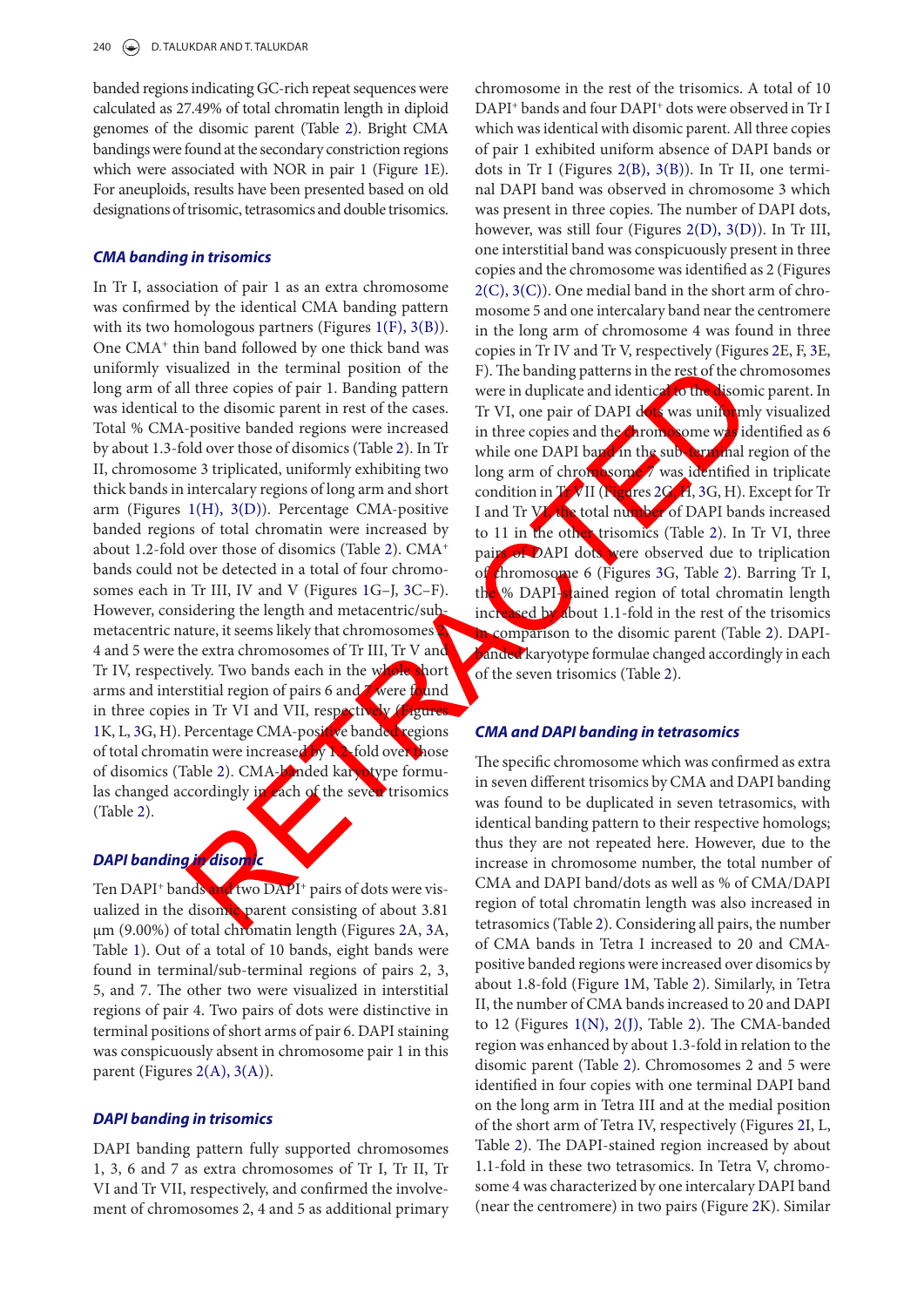**Table 2.** fluorescence banding pattern of seven pairs of chromosomes along with additional chromosome(s) in seven primary trisomics (Triplo I-VII), primary tetrasomics (Tet I-VII) and six different double trisomics of grass pea (Lathyrus sativus L.) in DNA base specific CMA/DAPI banding.

|                              | $CMA+$       |                         |                      |                |                          |                                         |                   |
|------------------------------|--------------|-------------------------|----------------------|----------------|--------------------------|-----------------------------------------|-------------------|
|                              | band         |                         |                      |                |                          |                                         |                   |
|                              | number       | Length of in-           |                      | Number of      |                          |                                         |                   |
|                              | in diploid   | dividual chro-          | % CMA-               | DAPI positive  | % DAPI-band              | CMA-banded                              | DAPI-banded       |
|                              | comple-      | mosome (µm)             | band of total        | $bands + pair$ | of total                 | karyotype for-                          | karyotype         |
| Chromosome pair <sup>a</sup> | ment         | in haploid <sup>b</sup> | length <sup>c</sup>  | of dots in 2n  | length <sup>c</sup>      | mulae $(2n)^d$                          | formulae $(2n)^e$ |
| <b>Disomic</b>               |              |                         |                      |                |                          | $2\alpha+2\beta+4\delta+6\varphi$       | $2A+10E+2F$       |
| Pair 1                       | 04           | $7.61 \pm 0.08$         | 21.62                | 0              | 0                        |                                         |                   |
| Pair 2                       | $\Omega$     | $6.76 \pm 0.06$         | 0                    | 02             | 5.71                     |                                         |                   |
| Pair <sub>3</sub>            | 04           | $6.23 \pm 0.06$         | 57.58                | 02             | 12.5                     |                                         |                   |
| Pair 4                       | $\mathbf{0}$ | $6.06 \pm 0.06$         | 0                    | 02             | 9.38                     |                                         |                   |
| Pair 5                       | 0            | $5.50 \pm 0.05$         | 0                    | 02             | 6.90                     |                                         |                   |
| Pair <sub>6</sub>            | 04           | $5.30 \pm 0.05$         | 72                   | 04 (dots)      | 1.26                     |                                         |                   |
| Pair 7                       | 04           | $4.90 \pm 0.04$         | 65                   | 02             | 8.0                      |                                         |                   |
| Total 1-7                    | 16           | $42.36 \pm 0.12$        | 27.49 <sup>d</sup>   | $10 + 4$ dots  | 9.00 <sup>d</sup>        |                                         |                   |
| Triplo I (Tr I))             | 18           | $7.61 \pm 0.08$         | 35.38 <sup>c</sup>   | $10 + 4$ dots  | 9.00 <sup>d</sup>        | $2\alpha+3\beta+4\delta+6\varphi$       | 2A+10E+3F         |
| Triplo II (Tr III)           | 16           | $6.76 \pm 0.06$         | 27.49 <sup>d</sup>   | $11 + 4$ dots  | 9.48 <sup>c</sup>        | $2\alpha + 2\beta + 4\delta + 7\varphi$ | 2A+11E+2F         |
| Triplo III (Tr II)           | 18           | $6.24 \pm 0.07$         | 33.00 <sup>c</sup>   | $11 + 4$ dots  | 9.50 <sup>c</sup>        | $3\alpha + 2\beta + 4\delta + 6\omega$  | 2A+11E+2F         |
| Triplo IV (Tr V)             | 16           | $6.06 \pm 0.06$         | 27.49 <sup>d</sup>   | $11 + 4$ dots  | 9.95c                    | $2a+2\beta+4\delta+7$                   | 2A+11E+2F         |
| Triplo V (Tr IV)             | 16           | $5.51 \pm 0.04$         | 27.49 <sup>d</sup>   | $11 + 4$ dots  | 9.47 <sup>c</sup>        | $\alpha + 2\beta + 4\delta + 7\phi$     | 2A+11E+2F         |
| Triplo VI (Tr VI)            | 18           | $5.30 \pm 0.03$         | 32.99c               | $10 + 6$ dots  | 9.10 <sup>d</sup>        | $2a+2\beta+5\delta+6\varphi$            | 3A+10E+2F         |
| Triplo VII (Tr VII)          | 18           | $4.90 \pm 0.03$         | 32.57 <sup>c</sup>   | $11 + 4$ dots  | 9.959                    | $2a + 2b + 5\delta + 6$                 | 2A+11E+2F         |
| Tet I (Tetra I)              | 20           | $7.61 \pm 0.09$         | 43.28 <sup>a</sup>   | $10 + 4$ dots  | 9 <sub>4</sub>           | $2\alpha + 4\beta + 4\delta + 6\phi$    | 2A+10E+4F         |
| Tet II (Tetra III)           | 16           | $6.76 \pm 0.09$         | 27.49 <sup>d</sup>   | $12 + 4$ dots  | 10.00°                   | $2\alpha + 2\beta + 4\delta + 8\phi$    | $2A+12E+2F$       |
| Tet III (Tetra II)           | 20           | $6.23 \pm 0.08$         | 38.51 <sup>b</sup>   | $12 + 4$ dots  | 10.01                    | $4a + 2B + 4\delta + 6\omega$           | $2A+12E+2F$       |
| Tet IV (Tetra V)             | 16           | $6.06 \pm 0.07$         | 27.49 <sup>d</sup>   | $12 + 4$ dots  | 10.90 <sup>a</sup>       | $2a+2\beta+4\delta+8\varphi$            | 2A+12E+2F         |
| Tet V (Tetra IV)             | 16           | $5.51 \pm 0.06$         | 27.49 <sup>d</sup>   | $12 + 4$ dots  | 9.94 <sup>c</sup>        | $2\alpha+2\beta+4\delta+8\varphi$       | 2A+12E+2F         |
| Tet VI (Tetra VI)            | 20           | $5.30 \pm 0.06$         | 38.49 <sup>b</sup>   | $10 + 8$ dots  | 20 <sup>d</sup>          | $2\alpha+2\beta+6\delta+6\varphi$       | 4A+10E+2F         |
| Tet VII (Tetra VII)          | 20           | $4.89 \pm 0.03$         | 38.65 <sup>b</sup>   | $12 + 4$ dots  | <b>10.90<sup>a</sup></b> | $2\alpha+2\beta+6\delta+6\varphi$       | 2A+12E+2F         |
| Triplo 1-6 (Type I)          | 20           | $7.63 \pm 0.08$ /       | 43.67 <sup>a</sup>   | 10 + 4 dots    | 10.10 <sup>b</sup>       | $2\alpha+3\beta+5\delta+6\varphi$       | 3A+10E+3F         |
|                              |              | $4.89 \pm 0.05$         |                      |                |                          |                                         |                   |
| Triplo 2-4 (Type II)         | 16           | $6.76 \pm 0.06$ /       | 27.50 <sup>d</sup>   | $12 + 4$ dots  | 10.43 <sup>b</sup>       | $2\alpha+2\beta+4\delta+8\varphi$       | $2A+12E+2F$       |
|                              |              | $6.06 \pm 0.06$         |                      |                |                          |                                         |                   |
| Triplo 5-7 (Type III)        | 18           | $5.50 \pm 0.06/$        | 30.55 <sup>c</sup>   | $12 + 4$ dots  | 10.56 <sup>b</sup>       | $2\alpha+2\beta+6\delta+6\varphi$       | 2A+12E+2F         |
|                              |              | $4.88 \pm 0.04$         |                      |                |                          |                                         |                   |
| Triplo 3-4 (Type IV)         | 18           | $6.23 \pm 0.07/$        | 36.95 <sup>b</sup>   | $2 + 4$ dots   | $10.55^{b}$              | $3\alpha+2\beta+4\delta+7\varphi$       | 2A+12E+2F         |
|                              |              | $6.06 \pm 0.06$         |                      |                |                          |                                         |                   |
| Triplo 2-5 (Type V)          | 16           | $6.76 \pm 0.06/$        | ∩d                   | $12 + 4$ dots  | 10.28 <sup>b</sup>       | $2\alpha+2\beta+4\delta+8\varphi$       | $2A+12E+2F$       |
|                              |              | $5.51 \pm 0.05$         |                      |                |                          |                                         |                   |
| Triplo 4-6 (Type VI)         | 18           | $6.06 \pm 0.06$ /       | 36<br>R <sub>b</sub> | $11 + 6$ dots  | 11.00 <sup>a</sup>       | $2\alpha+2\beta+5\delta+7\varphi$       | 2A+12E+2F         |
|                              |              | $5.30 \pm 0.05$         |                      |                |                          |                                         |                   |

<sup>a</sup>Length, CMA/DAPI banded region did not cha significantly serween disomics and aneuploids, thus description of individual chromosomes of trisomics,<br>dance; old designation mentioned within bracket. tetrasomics and double trisomics is not presented here; or including the mention mention mention mention mentio<br><sup>b</sup>Characteristics of individual extra chromosome given

by for disomics. Length of only extra chromosome(s) of aneuploids has been mentioned. The rest of the chromosomes were identical to disomics, and thus not repeated.

CMA-band % of total length, and % dappled region was presented per chromosome in disomics and per total chromatin length in aneuploids. Per pair<br>Share of the CMA/DAPI region is dentice between disomics & aneuploids, and th the identical vetween disomics & aneuploids, and thus not shown. Means followed by different lowercase letters are signif-<br>each other by DMM icantly ( $p < 0.05$ ) different from each other cMA.  $\theta$  = entirely fluorescing c

ματεκτ<mark>η</mark>α chromosomes, α= chromosomes having bands in and around centromeric regions, β = chromosomes having bands in<br>regions t) = chromosomes having bands in one full arm + centromere, φ = chromosomes having no CMA band terminal/sub-terminal regions, a = chromosomes having bands in one full arm + centromere, φ = chromosomes having no CMA bands.<br>For DAPI, A = one part of dots, b = two pairs of dots, C = one pair of dots and one band, D = <sup>e</sup> For DAPI, A = one pair of dots, B  $\neq$  two pairs of dots, C = one pair of dots and one band, D = two bands, E = one band, and F = no bands/dots.

to their respective trisomic parents, no CMA banding was conspicuous in chromosomes 2, 4 and 5 (photo not shown). The number of DAPI bands thus increased to 12 in all these three tetrasomics. CMA/DAPI banding also identified chromosome 6 and chromosome 7 in four copies in Tetra VI and Tetra VII, respectively (Figures 1O, P, 2M, N). The number of CMA bands and DAPI dots in Tetra VI therefore increased to 20 and 8, respectively (Table 2). The total number of CMA bands and DAPI bands were 20 and 12, respectively, in the somatic complement of Tetra VII (Figures 1P, 2N, Table 2). The CMA as well as GC-rich repeat region was increased by about 1.4-fold in Tetra VI and by about 1.5-fold in Tetra VII. Moderate increase in DAPI/AT-rich region was also observed in Tetra II–VII (Table 2).

#### **CMA and DAPI banding in double trisomics**

Combinations of banding patterns of two non-homologous extra chromosomes were observed in six different types of double trisomics. Extra chromosomes and the remaining diploid complements in all double trisomics exhibited identical fluorescence banding patterns in relation to their trisomic parents. However, addition of two non-homologous chromosomes in double trisomics changed the number and share of the CMA and DAPIstained region. Type I possessed three copies each of chromosome 1 (NOR chromosome) and 6 along with normal diploid counterpart. The number of CMA bands was enhanced to 20 while DAPI dots increased to six (Figures 1(Q), 2(O), 4B). Total CMA-positive banded regions and GC-rich repeats were increased by about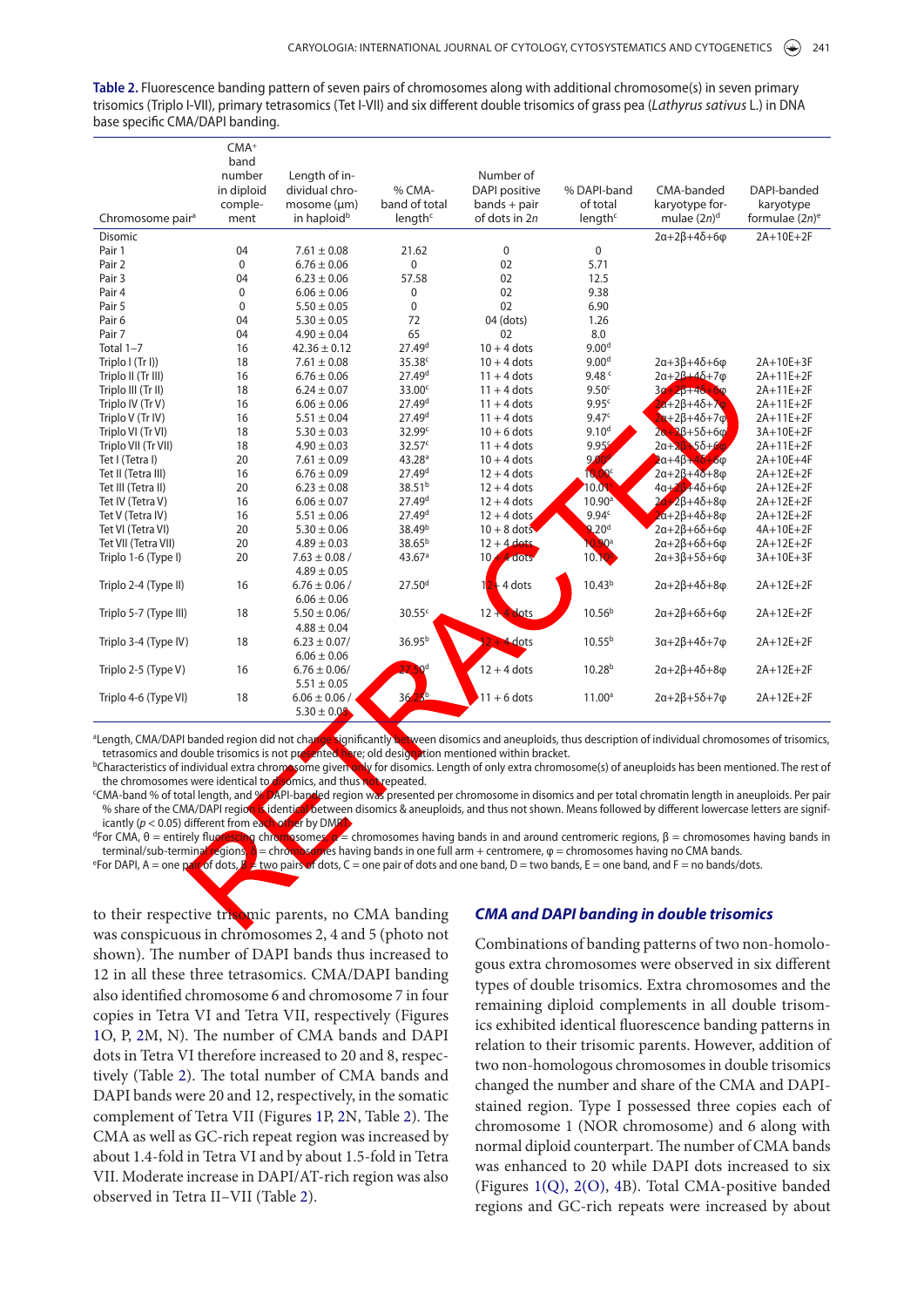

**Figure 2.** DAPI-stain not mixture metaphase of (A) disomic parent with 2n =14 chromosomes, and (B) Triplo I, (C) Triplo II, (D) Triplo III, (E) Triplo IV, (F) Triplo V, (S) Triplo VI, and (H) Triplo VII with  $2n = 2x + 1 = 15$  chromosomes, (I) Tet II, (J) Tet III, (K) Tet IV, (L) Tet V, (M) Tet VI, and (N) Tet VII with  $2n \le x+2 = 16$  chromosomes, and (O) Triplo 1-6, (P) Triplo 2-4, (Q) Triplo 5-7, (R) Triplo 3-4, (S) Triplo 2-5, and (T) Triplo 4-6 showing  $2n = 2x + 1 + 1 = 16$  chromosomes in somatic complement of grass pea root tip. Arrowhead (→) in each case denotes Cma-stained region only. at least 10 metaphase plates randomly taken from three replicates per genotype were analyzed. Scale bar 1 SD= 10 μm. Tet I did not show any DAPI<sup>+</sup> bands, and thus is not shown.

1.8-fold, whereas total DAPI-banded region/AT-rich repeats were increased over disomics by about 1.12-fold (Table 2). In type II, triplication of chromosomes 2 and 4 resulted in increase in DAPI bands to 12 but number of CMA bands remained at 16 (Figures 1(R), 2(P), 4C, Table 2). Type III exhibited characteristic banding pattern of chromosome 5 and 7 in triplicate apart from normal diploid complement. The CMA band number increased to 18, while DAPI enhanced to 12 in type III (Figures 1(S), 2(Q), 4E, Table 2). Total CMA/DAPI-positive banded

regions were increased by approximately 1.2–1.4-fold (Table 2). Type IV showed addition of two chromosomes whose banding pattern was identical to chromosomes 3 and 4 (Figures 1(T), 2(R), 4D). The number of CMA bands increased to 18 while the DAPI region increased to 12 in type IV. Total CMA-positive and DAPI-stained banded regions were increased by about 1.3-fold and 1.2-fold, respectively, in comparison to the disomic parent (Table 2). In type V, chromosomes 2 and 5 were distinctly visualized in three copies (Figures 1(U), 2(S),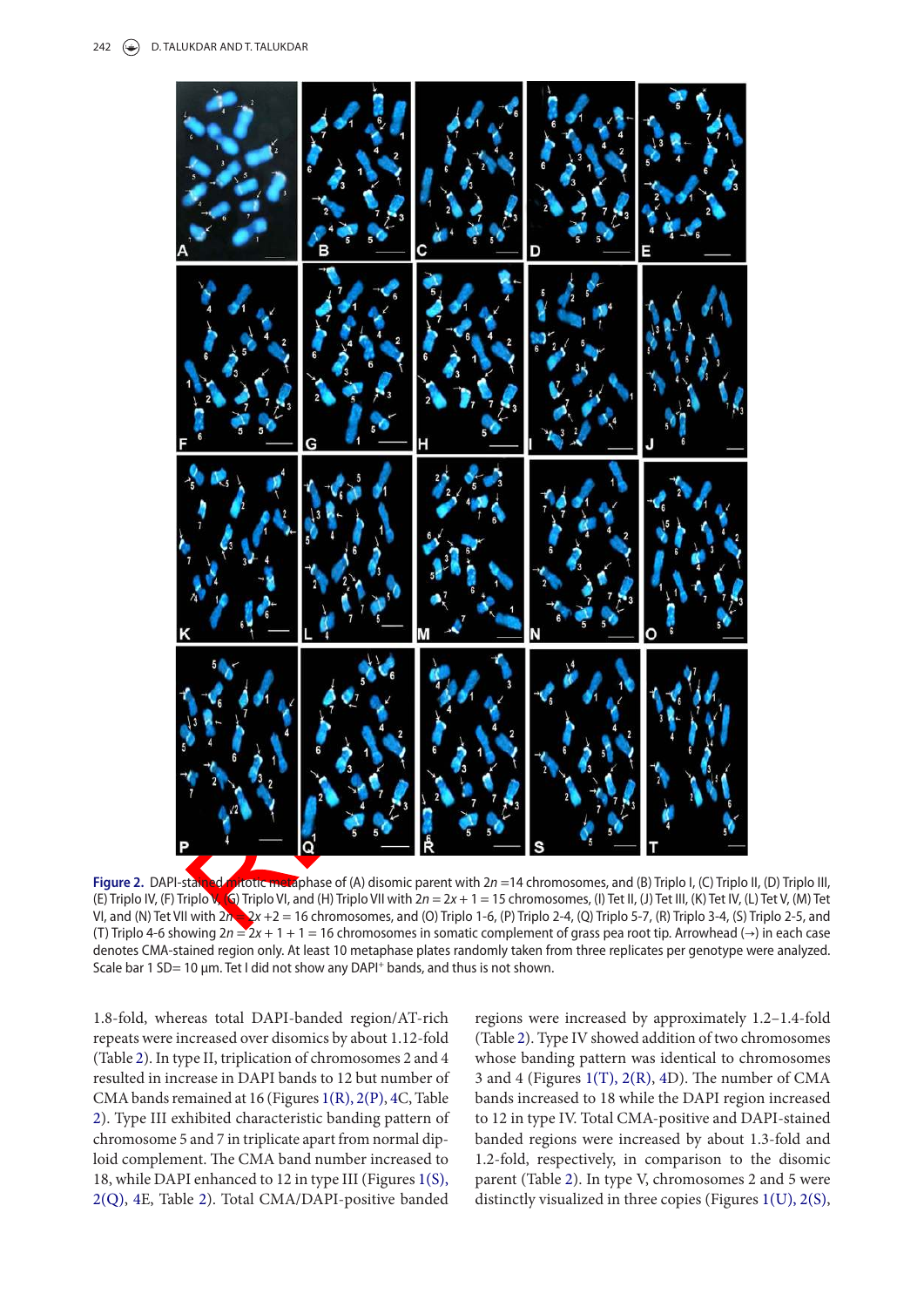

**Figure 3.** Combined idiograms of both CMA and DAPI-banding pattern in haploid complement of (A) disomic parent and haploid + extra chromosome of seven types of trisomics, (B) Triplo I, (C) Triplo II, (D) Triplo III, (E) Triplo IV, (F) Triplo V, (G) Triplo VI, and (H) Triplo VII in grass pea. Scale bar  $1\text{SD} = 10 \text{ µm}$ .

4F). Banding pattern was present in duplicate for the rest of the chromosomes. Number of DAPI bands in type V increased to 12 but the CMA region remained unchanged (Table 2). In Type VI, chromosomes 4 and 6 with their characteristic banding patterns triplicated (Figures 1(V), 2(T), 4G. No modification was observed in rest of the somatic pairs. The number of CMA bands was 18, while DAPI bands increased to 11. There were six DAPI dots (Figure 4G). CMA-positive banded regions as well as GC-rich repeats in type VI were increased by about 1.4-fold. DAPI banded region was enhanced by nearly 1.2-fold (Table 2).

Based on the present conventional orcein-banded karyotype and DNA-base specific fluorescence chromosome banding, specific extra chromosomes of each of the seven different primary trisomics, primary tetrasomics and six double trisomic types have been confirmed. It was also confirmed that preliminary designation based on their chronological appearance in progeny and morphological features did not correspond to their extra chromosome involvement. Considering seven chromosome types (from longest to shortest) in the haploid complement as corresponding to seven linkage groups in grass pea, Tr I, II, III, IV, V, VI and VII are now newly designated as Triplo I, Triplo III, Triplo II, Triplo V, Triplo IV, Triplo VI, and Triplo VII, respectively, carrying pairs 1, 3, 2, 5, 4, 6 and 7 as extra in their somatic complement. Accordingly, the tetrasomic progenies of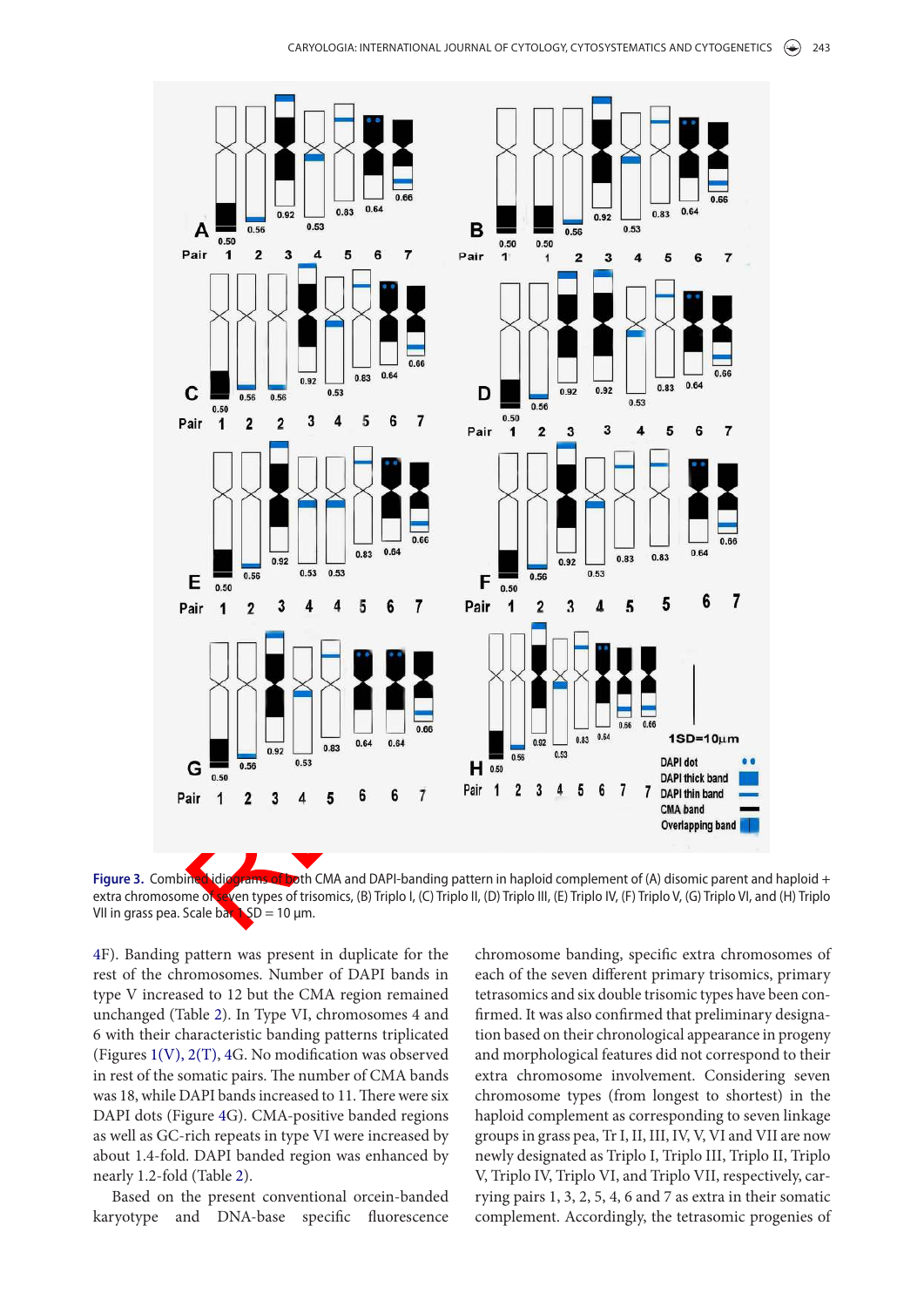

**Figure 4.** Combined idiograms of both CMA and DAPI-banding pattern in haploid complement of (A) disomic parent and haploid + extra chromosomes of six-types of double trisomics, (B) Triplo 1-6, (C) Triplo 2-4, (D) Triplo 3 + extra chromosomes of six types of double trisomics, (B) Triplo 1-6, (C) Triplo 2-4, (D) Triplo 3-4, (E) Triplo 5-7, (F) Triplo 2-5, and (G) Triplo 4-6 in grass pea. Scale bar 1 SD = 10  $\mu$ m.

these seven primary trisomics (Tetra I–Tetra VII) will now be designated as Tet I (pair 1), Tet II (pair 2), Tet III (pair 3), Tet IV (pair 4), Tet V (pair 5), Tet VI (pair 6) and Tet VII (pair 7). Based on the nature of extra chromosomes in the karyotype, the six double trisomic types will now be designated as Triplo 1-6 (pair 1 and 6), Triplo 2-4 (pair 2 and 4), Triplo 3-4 (pair 3 and 4), Triplo 5-7 (pair 5 and 7), Triplo 2-5 (pair 2 and 5), and Triplo 4-6 (pair 4 and 6) (Tables 1, 2).

## **Discussion**

The value of a desirable mutation is enhanced manifold when it is assigned to a particular chromosome or specific linkage group of a crop plant. Primary trisomics, tetrasomics and double trisomics are indispensable biological vehicles to construct linkage maps in different crops. However, identification and characterization of extra chromosomes are extremely important to execute the mapping processes and specific localization of target genes. In the present material (grass pea), conventional orcein-banding revealed the consistent presence of one extra chromosome in seven different trisomics  $(2n = 15; 2x +$ 1), and two extra chromosomes in both tetrasomics  $(2n = 16; 2x + 2)$  and double trisomics  $(2n = 16; 2x + 1)$ 1 + 1) in addition to their normal somatic complement. The diploid nature of the disomic parent was confirmed by uniform occurrence of 14 chromosomes in its somatic complement  $(2n = 2x = 14)$  with five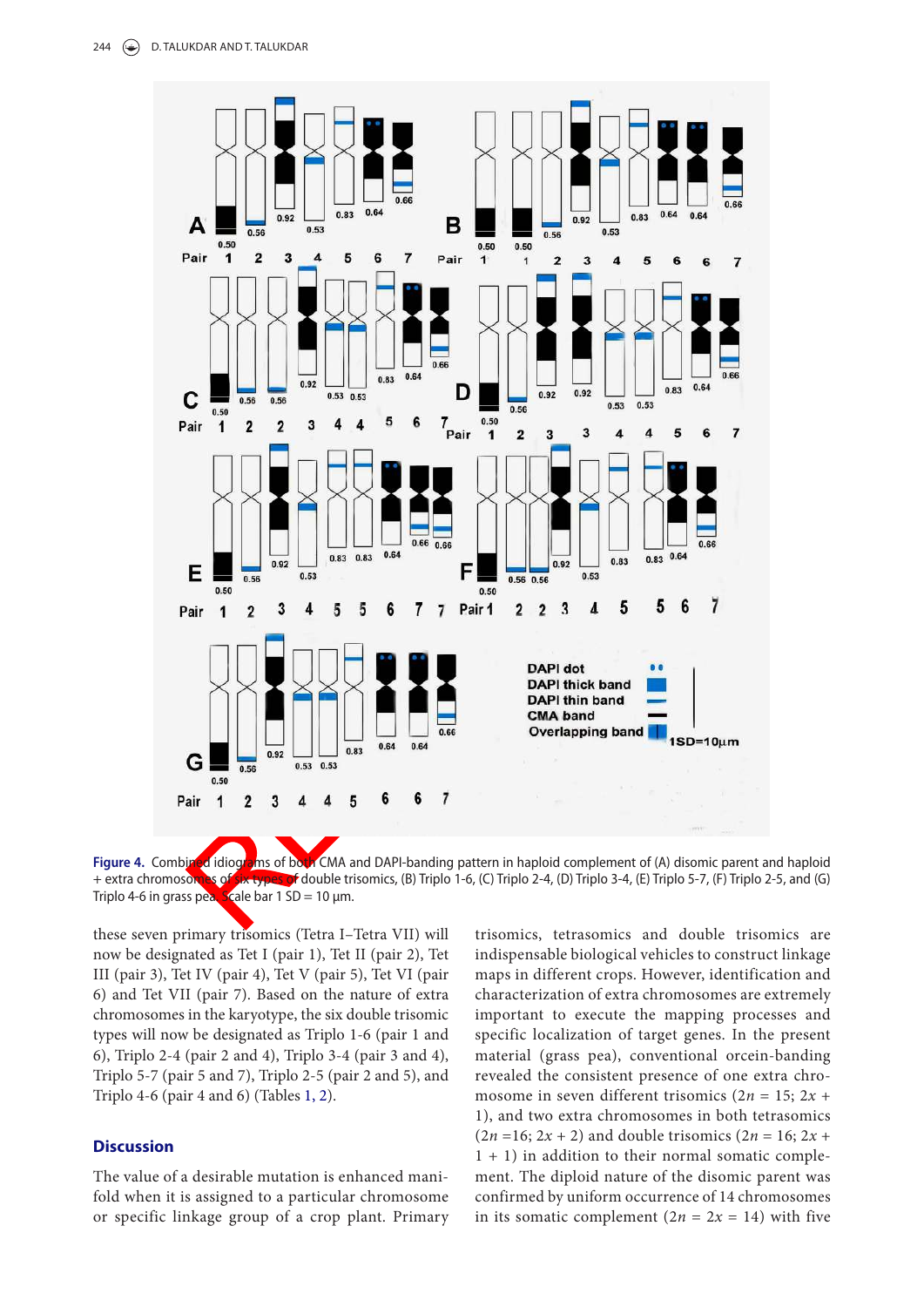pairs of submetacentric and two pairs of metacentric chromosomes. Pair 1 was confirmed as the longest of all pairs and this was the only pair in the present material which carried NOR, although more than one pair of NOR chromosomes was reported earlier in different varieties of grass pea (Seijo and Fernández 2001; Iwata et al. 2013). Based on total chromosome length and arm ratio (short:long), extra chromosomes could not be convincingly resolved in all seven trisomics through orcein karyotyping. It is noteworthy that the present trisomic population was earlier tentatively differentiated into Tr I to Tr VII on the basis of their distinctive morphological traits and chronology of appearance in the progeny (Talukdar and Biswas 2007). However, the revised designation will be used in the rest of the discussion. Despite extensive investigation of their meiotic behaviors, the extra chromosome could not be pinpointed in specific trisomics. In the present study, repeated squash preparation convincingly identified pair 1 as a primary extra chromosome in Tr I (Triplo I), which was duplicated in tetrasomic type (Tetra) I (Tet I), and also involved in double trisomic type I (Triplo 1-6). The shortest chromosome 7 could be identified as an extra chromosome in Tr VII (Triplo VII), duplicated as extra in Tetra VII (Tet VII) and participated as one of the additional chromosomes in type III double trisomi (Triplo 5-7). Based on karyomorphological features as revealed by orcein banding, chromosomes 2 were predicted as extra chromosomes of Tr III (Triplo II), Tetra III (Tet II), and double trisomic type II (Triplo 2-4) and type V (Triplo 2-5). Orcein banding identified pair 2 as the second largest  $\triangle$  romosome, after pair 1. However, barring total length, it has close morphological similarity with chromosome 4 (both were submetacentric) which was therefore tentatively assigned as an additional chromosome in Tr V (Triplo IV), Tetra V (Tet IV) and in double trisomic types II (Triplo 2-4),  $\sqrt{V}$  (Triplo 3-4) and VI (Triplo 4-6). Pairs 3 and 5 showed a metacentric nature but different total length and arm ratio. While the former was primarily designated as extra chromosomes of Tr II (Triplo III), Tetra II (Tet III) and double trisomic Triplo 3-4, the latter was assigned as extra chromosome of Tr IV (Triplo V), Tetra IV (Tet V), and as one of the extra partners in double trisomic types III (Triplo 5-7) and V (Triplo 2-5). As the shortest chromosome 7 was identified as additional chromosome/s in Tr VII (Triplo VII), Tetra VII (Tet VII) and Triplo 5-7, the rest of pair 6 was primarily assigned to Tr VI (Triplo VI) as an additional chromosome. The duplication of this chromosome in Tetra VI (Tet VI) and as one of the extra partners in double trisomic types I (Triplo 1-6) and Triplo 4-6 was observed. Remarkably, no distortion was observed in karyomorphological features between the diploid complement and extra

homologous partners of aneuploid chromosomes. The standard karyotype was prepared according to their total lengths. However, barring nucleolar chromosomes and possibly the shortest one, it was found to be difficult to confirm the rest of the chromosomes due to their metacentric and submetacentric nature with low size differences in the present aneuploids and disomics by conventional staining methods. This was further aggravated with increasing chromosome number in the present aneuploid stocks. Grass pea chromosomes are poorly diversified in their sizes. This was evident from the low ratio  $(< 2:1)$  of longest to shortest pair (1.6:1), characterized with graded series of chromosome length in karyotype. The result agrees well with earlier orcein-banded as well as Feulgen stained karyological studies in different diploid genomes of Lathyrus spp. (Klamt and Schifino-Wittmann 2000; Seijo and Fernández 2003; Ayaz and Ertekin 2008). Although polyploidy has been studied in Lathyrus spp. (Khawaja et al. 1998; Talukdar 2010, 2012), mitotic fidelity in aneuploid genomes was not known in grass pea. Characterization of aneuploid chromosomes through molecular karyotyping for the first time in grass pea thus assumes significance.

In order to clearly confirm the identity and to differentiate the extra chromosomes in different types of aneuploid stocks, DNA base specific fluorescence chromosome banding was employed, and idiograms combining both CMA and DAPI pattern of the Triplo population were constructed. CMA specifically binds to GC-rich repeats while the DAPI stained region denotes AT-rich repeats. Per chromosome sharing of CMA and DAPI-rich regions was calculated in all cases and the banded region presented in Table 2 was considered based on total chromatin length of a particular genotype. CMA and DAPI banding revealed significant differences among seven pairs of chromosomes in the disomic parent. All the chromosomes and their homologous partners could therefore be easily identified and characterized. The seven different additional chromosomes involved in the origin of seven different types of primary trisomy were unambiguously identified by the variation in number, position and types of bands. Each chromosome has its own and unique banding pattern. Interestingly, the characteristic banding pattern unique to each chromosome inherited unmodified to each trisomic and then to seven different tetrasomics and in double trisomics. Both tetrasomics and double trisomics possess higher chromosome number than trisomics. The absence of any intrachromosomal asymmetry or polymorphism within the homologous pair ruled out occurrence of chromosomal rearrangement and confirmed the primary nature of the present grass pea aneuploids. Homology of the extra pair in tetrasomics and the non-homologous nature of extra chromosomes in double trisomics was also confirmed. The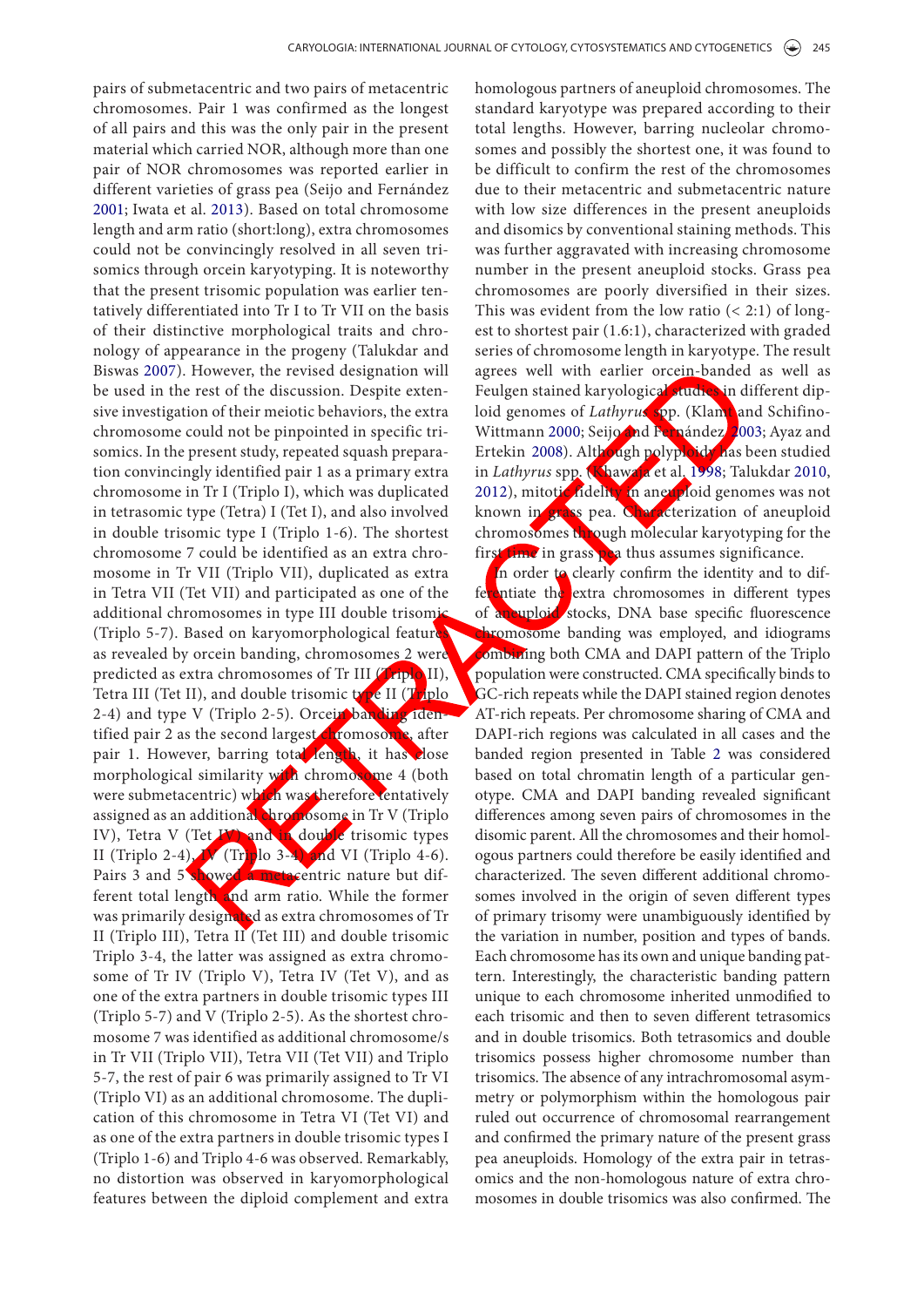results showed that despite symmetric morphology, the grass pea chromosomes exhibited molecular asymmetry at least in occurrence and position of GC-and AT-rich repeat regions, which was combined in double trisomics and amplified in tetrasomy.

In the CMA-banded karyotype, % CMA region of total chromatin length varied significantly ( $p < 0.05$ ) among 21 genotypes (20 aneuploids + one disomic parent). This was due to the addition of different extra chromosome(s) showing a different CMA-banded region. Band number increased to 18 in Triplo I from 16 in the disomic parent, indicating involvement of an extra chromosome. Uniform occurrence of a characteristic CMA band at the terminal-most position at the long arm of three homologous pairs identified the origin of pair 1 as an extra chromosome in Triplo I. This was detected as the longest pair and possessed NOR. This extra chromosome was also confirmed in Tet I which was originally derived from the self-pollinated Triplo I population (Talukdar 2008) and in Triplo 1-6, in which it was triplicated with identical CMA banding. Interestingly, like the disomic parent, DAPI banding was present neither in Triplo I, in Tet I nor in Triplo1-6. The results unraveled presences of GC-rich repeats but complete absence of AT-rich repeat sequence in NOR pair. Fluorescent banding similarly revealed a CMA<sup>+</sup> /DAPI– NOR region in different legumes and clarified species relationships (Akter and Alam 2005; Khandaker et al. 2007). NORs are heterochromatic rich domains and reportedly found to exhibit fragility and mobility, linked with the activation of the transposable elements located near or within rDNA clusters in many plant species (Guera-2000; Huang et al. 2008; Raskina et al. 2008). The presence of one additional NOR chromosome each in the present Triplo I, Triplo 1-6 and its duplication in Tet I considerably increased (1.4–1.8-fold) GC-rich repeats in respective aneuploids. No **Fragility** or mobility of NORs was observed despite the fact that it is consistently carried by the longest chromosome (chromosome 1) in the present grass pea cytotypes, indicating absence of any mobile element induced NOR rearrangements. The enhancement of GC-rich repeats in aneuploids has often been regarded as an ancient mechanism of adaptation in a diploid background (Ho et al. 2008; Ibarra-Laclette et al. 2011). Furthermore, NORs are chromosomal landmarks with tandemly repeated sequences of ribosomal genes and are important constituents of cellular protein synthesis (Iwata et al. 2013). The importance of being GC-rich to tolerate environmental stress has recently been observed in cadmium-exposed grass pea where metal-induced GC→AT transition triggered chromosome breakage and fragility in sensitive genotypes (Talukdar 2014). Additional NOR chromosomes presumably enhanced the antioxidant defense response of the present aneuploids against diverse abiotic stresses (Talukdar 2014). Most importantly, increasing number

of NOR-bearing autosomes in the present aneuploids did not lead to polymorphic NORs. The results suggested a conspicuous absence of cryptic transposition and indicated stability of the present grass pea genome, which is not in accordance with the earlier reports on increased fragility of the longest chromosome bearing NOR in grass cells (Huang et al. 2008; Grabowska-Joachimiak et al. 2015).

Identical CMA and DAPI banding patterns confirmed chromosome 3 as extra metacentric chromosomes in Triplo III. Thus, the number of CMA<sup>+</sup> bands and DAPI bands was increased in Triplo III and was further increased in Tet III. In double trisomic Triplo 3-4, involvement of this chromosome as one of the non-homologous extra partners was clearly resolved by identical banding patterns. The location of CMA and DAPI bands in this metacentric chromosome suggested the presence of GC-rich repeats around the centromere and AT-rich repeats at the terminal part of one arm. Per chromosome GC-rich regions constituted about 38% of total chromosomes while AT-rich regions occupied nearly 9.5%. Addition of the chromosome significantly increased the GC/AT rich region by about 1.4-fold in Triplo III in relation to its disomic parent. CMA/DAPI banding also confirmed chromosome 2 as the second largest chromosome which is submetacentric in nature. The presence of a solutary DAPI band at the terminal position of the long arm of this chromosome was unique and was found trip-Licated in Triplo II, confirming it as the trisomic chromosome in Triplo II. This was further confirmed in Tet II and in double trisomic Triplo 2-4 and Triplo 2-5, as the chromosome was inherited with an unaltered banding pattern in comparison to Triplo II. Complete absence of any CMA<sup>+</sup> region indicated conspicuous absence of GC-rich region of the chromosome. Instead, AT rich repeats are present at the long arm terminal, the % of which increased by about 1.3-fold in Triplo II and by nearly 1.6-fold in Tet II. Similar to Triplo II, the CMA<sup>+</sup> region was not observed in chromosome pairs 4 and 5. However, the positions of the solitary DAPI band are completely different. While pair 4 exhibited one additional copy in Triplo IV, pair 5 was found triplicated in Triplo V with an identical banding pattern in each case. Consistent and uniform occurrence of one medial DAPI band at the short arm of chromosome 5 in Triplo V and one intercalary DAPI band near the centromere at the long arm of chromosome 4 in Triplo IV suggested chromosome 4 is the extra in Triplo IV while chromosome 5 is the additional primary chromosome of Triplo V. This was further confirmed in their respective tetrasomic progenies. Complete absence of any CMA<sup>+</sup> region indicated conspicuous absence of GC-rich regions in both the chromosomes. However, AT-rich repeats increased by about 1.1–1.2-fold in Triplo IV and Triplo V, and by nearly 1.2-fold in both Tet IV and Tet V. The characteristic banding pattern unambiguously detected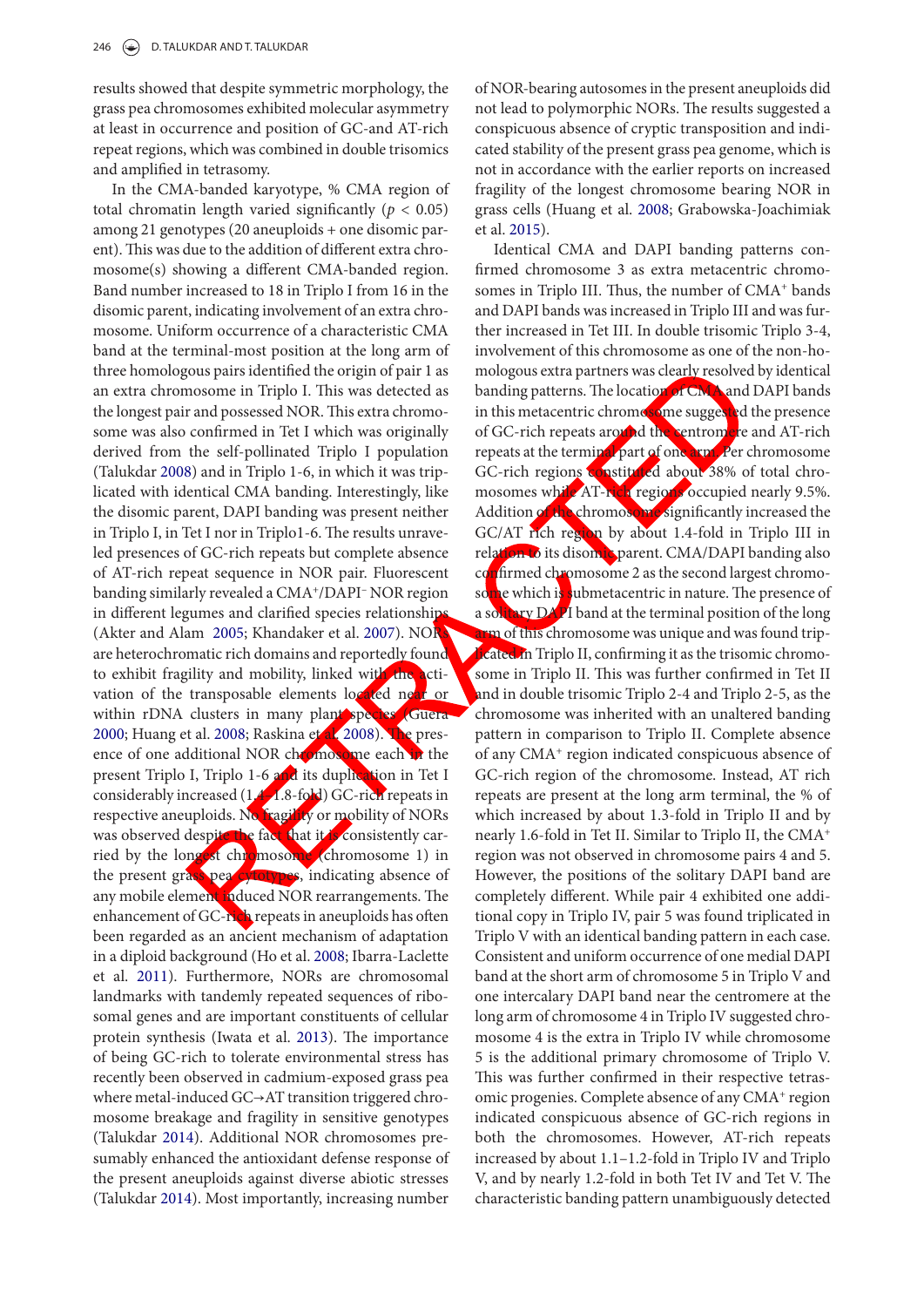involvement of chromosome 4 as extra in Triplo 2-4, Triplo 3-4 and Triplo 4-6, and chromosome 5 in Triplo 5-7 and Triplo 2-5. Complete absence of GC-rich repeats in chromosomes 2, 4 and 5 might be due to either high condensation of heterochromatic regions at metaphase which could prevent CMA binding in these regions, or evolutionary consequences during speciation of a large species complex within Lathyrus genus (Mahbub et al. 2007; Storme and Mason 2014).

CMA/DAPI banding unequivocally confirmed the presence of pairs 6 and 7 as extra chromosomes of Triplo VI and Triplo VII, respectively. Two thick CMA bands with two DAPI dots in chromosome 6 triplicated in Triplo VI. Banding patterns revealed CMA rich regions constituted nearly 38% of total chromatin length in chromosome 6. Additional chromosomes in Triplo VI enhanced the GC-rich repeat which was elevated nearly 1.4-fold in Tet VI over the disomic parent. On the other hand, the presence of CMA-stained regions in the whole short arm and nearly 25% of the long arm along with one DAPI band in the sub-terminal position of the long arm of chromosome 7 was consistently resolved in Triplo VII and Tet VII. Thus, chromosome 7 was detected as the extra chromosome with significant enhancement of GC-rich repeats in Triplo VII and Tet VII. Banding patterns confirmed the involvement of chromosome 6 in double trisomic Triplo 1-6 and Triplo 4-6 while chromosome 7 was proved to be one of the extra chromosome in double trisomic Triplo 5-7.

The unique fluorescence banding pattern and constructed idiograms specific to seven pairs of chromosomes in the present grass pea material was found tobe combined in six self-fertile double trisomics in different ways. Accordingly, the number of CMA/DAPI bands and % GC/AT-rich regions changed. Meiotic chromosome associations of more double trisomics in grass pea were recently investigated (Talukdar 2015). In the present study, Triplo 1-6 combined a characteristic banding pattern of chromosomes 1 and 6, resulting in an increase in the number of CMA bands to 20 and DAPI rich regions to six dots. CMA and DAPI-stained regions uniquely combined in Triplo 5-7, Triplo 3-4 and Triplo 4-6. Addition of metacentric chromosome 5 exhibiting only one DAPI<sup>+</sup> band along with CMA rich chromosome 7 in Triplo 5-7 balanced the GC/ AT level by increasing both GC and AT-rich regions. A similar situation but with different banding position was observed in case of Triplo 3-4 and Triplo 4-6. Two DAPI bands in participating chromosomes balanced the increased CMA rich region to some extent, indicating a more balanced dosage of AT/GC in double trisomics. Combinations of 2 and 4 in Triplo 2-4 and of 2 and 5 in Triplo 2-5 as extra non-homologous chromosomes led to nearly 1.2–1.3-fold increase in AT rich region in these two double trisomics. However, due to the absence of CMA regions there was no increase in GC-rich region

in Triplo 2-4 and Triplo 2-5. Therefore, out of seven pairs of chromosomes, pair 4 was involved in three double trisomics as an extra chromosome while pairs 2, 5 and 6 were each identified as extra in two double trisomics. Pairs 1 and 3 was involved as additional chromosomes in one double trisomic each.

Addition of seven different extra chromosomes in genomes of seven morphologically distinct trisomic types confirmed the involvement of an extra dosage in the origin of a complete set of trisomic phenotypes. Fidelity of fluorescence banding in trisomics was confirmed in seven different tetrasomics and six different double trisomics. The message is clear that basic fluorescence DNA-base specific chromosome banding pattern can be utilized successfully in unraveling identity of additional chromosome(s), molecular karyotyping, chromosomal fidelity, nature of aneuploidy and detection of intrinsic genomic/chromosomal stability in an annual crop like grass pea. The identification and molecular characterization of extra chromosomes and revealing of specific linkage groups will be beneficial in genetics, genomics and future breeding programs of this hardy legume crop.

## **Disclosure statement**

No potential conflict of interest was reported by the authors.

## **ORCID details**

Dibyendu Talukdar D http://orcid.org/0000-0003-4319-6077

### **References**

- Akter S, SkS Alam. 2005. Differential fluorescent banding pattern in three varieties of Cicer arietinum L. (Fabaceae). Cytologia. 70(4):441–445.
- SkS Alam, Kondo K. 1995. Differential staining with Orcein, Giemsa, CMA and DAPI for comparative chromosome study of 12 species of Australian Drosera (Droseraceae). Am J Bot. 82(10):1278–1286.
- SkS Alam, Mahbub MN. 2007. Karyotype comparison in two varieties of Vigna mungo L. after staining with orcein and CMA. Bangl J Bot. 36(2):167–170.
- Ali HBM, Meister A, Schubert I. 2000. DNA content, rDNA loci, and DAPI bands reflect the phylogenetic distance between Lathyrus species. Genome. 43(6):1027–1032.
- Arzani A. 2006. Karyotype study in some Lathyrus L. accession of Iran. J Sci Technol (Iran). 30(A1):9–17.
- Ayaz E, Ertekin AS. 2008. Karyotype analysis of two species of genus Lathyrus from Southeastern Anatolia. Turkey. Int J Agric Biol. 10(5):569–572.
- Battistin A, Fernández A. 1994. Karyotypes of four species of South America natives and one cultivated species of Lathyrus L. Caryologia. 47(3-4):325–330.
- Biswas SC. 1998. Cytogenetic evaluation of induced variations through mutation and polyploidy in Lathyrus sativus L. and varietal diversities [PhD thesis]. [Kalyani, Nadia, India]: University of Kalyani.
- Ghasem K, Danesh-Gilevae M, Aghaalikhani M. 2011. Karyotypic and nuclear DNA variations in Lathyrus sativus (Fabaceae). Caryologia. 64(1):42–54.